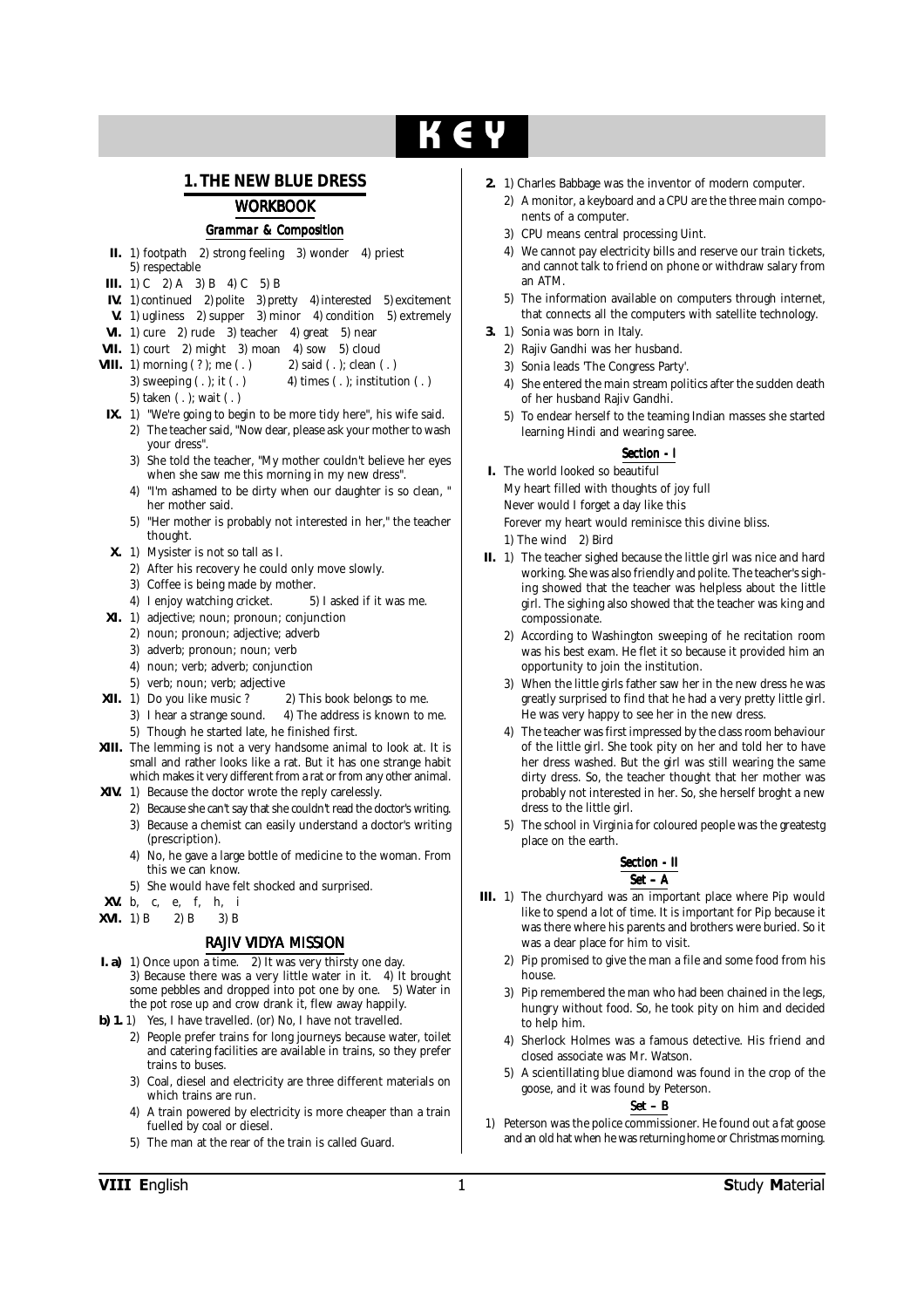- 2) The hat was ugly. It had letter H.B. It was an ordinary black hat, round and hard. Its silk lining had faded away. Its elastic was missing and there were holes on the brim due to wear and tear.
- 3) The words "For Mrs. Henry Baker" were writtern on a small card and tied to one of the legs of the goose. In a city like London, there might be several hundreds with the name Baker.Hence Peterson could not return the goose to the owner, instead he had it for dinner.
- 4) Henry Baker bought the first goose from Mr. Windigate of the Alpha Inn.
- **IV.** 1) b 2) a 3) a 4) d
- **V.** 1) Driver, conductor, Passengers, travel, road, fuel, engine, brakes.
- 2) 1. The driver is newly appointed, so he has a trouble while driving in the traffic.
	- 2. Thousands of passengers travel from India to different places in the world.
	- 3. There was not enough fuel in the tank, so the stopped in the middle of the journey.
- **VI.** 1) broke down 2) of 3) from 4) flown
- **VII.** 1) possible 2) campaign 3) preamble 4) torch
- **VIII.** 1) third 2) main 3) meet 4) chalk
- **IX.** 1) One day, "while at work in the coal mine" , I happened to over hear two miners talking about a great school for coloured people in virginia.
	- 2) "What do you want" ? he said to her.
	- 3) She said, "How beautiful I am".
	- 4) One day the teacher said, "won't you wash your face before you come to school tomorrow morning ? Please do that, just for me".
- **X.** The definite article, sun proper noun, largest adjective, in - preposition
- **XI.** 1) Billiards is an expensive game.
- 2) All her sister in law have ill treated her.
- **XII.** 1) was won by India.
	- 2) beautiful nobody married her.
	- 3) Mughal emperor is as great as Akbar.
	- 4) her blindness, she works hard.
- **XIII.** 1) I must have walked the streets till after midnight. At last I became so exhausted that I could walk no longer. I was tired, I was hungry, I was everything but discouraged. I came upon a portion of a street where the broad side was considerably elevated.
- **XIV.** 1) Washington swept the room.
	- 2) He swept the recitation room three times.
	- 3) Washingtons' idea was to impress the teacher that he was a hard working and obedient boy to get admission.
	- 4) Washington was trying to get education. In order to impress the teacher he cleaned the room thric and dustered the furniture four times.
- **XV.** 1) Yes, I have travelled in a train.
	- 2) No, the train runs on rails.
	- 3) Yes, we have a railway station in our village.
- 4) 1) In trains we have toilets, in buses there are no toilets.
	- 2) In trains we have sleeping berths but in buses we have only seats.
- **XVI.** 1) Lata and Balu are brother and sister. Their parents love them very much. They asked them if he could take them anywhere since it was a holiday. Though late suggested going to a film, but she, like good girl accepted her mother's proposal for going to the zoo.

Dear Sarat,

Here I am writing to you my bitter experience on the very beginning of our summer holidays. You know that Nagarjuna is my favourite actor and I wanted to see his newly released film 'Manmadhudu'. I went to the theater on the very first day. There was a huge crowd of Nagarjuna fans. I elbowed my way with great difficulty to the ticket counter. There to my surprise, I realised that my pocket had been picked. Having lost the money, I decided not to go for movie on the first day. Bye.

**XVII.** Guntur,

Write to me soon.

Your loving friend, Suresh.

#### **2. MY STRUGGLE FOR AN EDUCATION**

#### *WORKBOOK*

#### *Grammar & Composition*

- **II.** 1) Negro 2) decide 3) strong wish 4) serious 5) mad adventure
- **III.** 1) B 2) A 3) D 4) A 5) B
- **IV.** 1) describing 2) decided 3) ambitious 4) troubled 5) acquaintance
- **V.** 1) measure 2) expectant 3) permission 4) repeat 5) furious
- **VI.** 1) double 2) engine 3) machine 4) check 5) pool
- **VII.** 1) enter 2) light 3) own 4) route 5) beam
- **VIII.** 1) me  $(?)$ ; asked  $(.);$  it  $(.)$  2) them  $(.);$  they  $(?)$ 
	- 3) Sunday ( . ); Church ( ? ); hostess ( . )
	- 4) tongue twister  $(!)$ ; saying  $(.)$ ; host  $(.)$
	- 5) for ( ? ); asked ( . ); hostess ( . )
- **IX.** 1) "I want my photograph taken," I said.
	- 2) "Sit there," he said, "and wait."
	- 3) "The face is quite wrong," he said.
	- 4) "I know, " I answered quietly, "I have always known it."
	- 5) "I think," he said, "the face would be better three quarters full."
- **X.** 1) In spite of rain they went out.
	- 2) A letter has been written by her.
	- 3) The man who built this huge house died last year.
	- 4) He told the writer to open the mouth a little.
	- 5) I insist on your going to bed early.
- **XI.** 1) Preposition; preposition; pronoun; verb
	- 2) adverb; adjective; conjunction; preposition
	- 3) pronoun; verb; noun; preposition
	- 4) pronoun; verb; noun; preposition
	- 5) pronoun; preposition; adjective; noun
- **XII.** 1) I remember your name.
	- 2) This house belongs to my uncle.
	- 3) We won't come tomorrow.
	- 4) One of the doors has been closed.
	- 5) He has been teaching science for ten years.
- **XIII.** One day a king went hunting with his courtiers deep into the forest, where they saw a large and beautiful stag which was actually the Bodhisatwa.
- **XIV.** 1) That he had lent money to the merchant one year before but the merchant was refusing to pay.
	- 2) The Qazi told the farmer to cut the merchant's hand.

## Key

5 - 2 - 2011.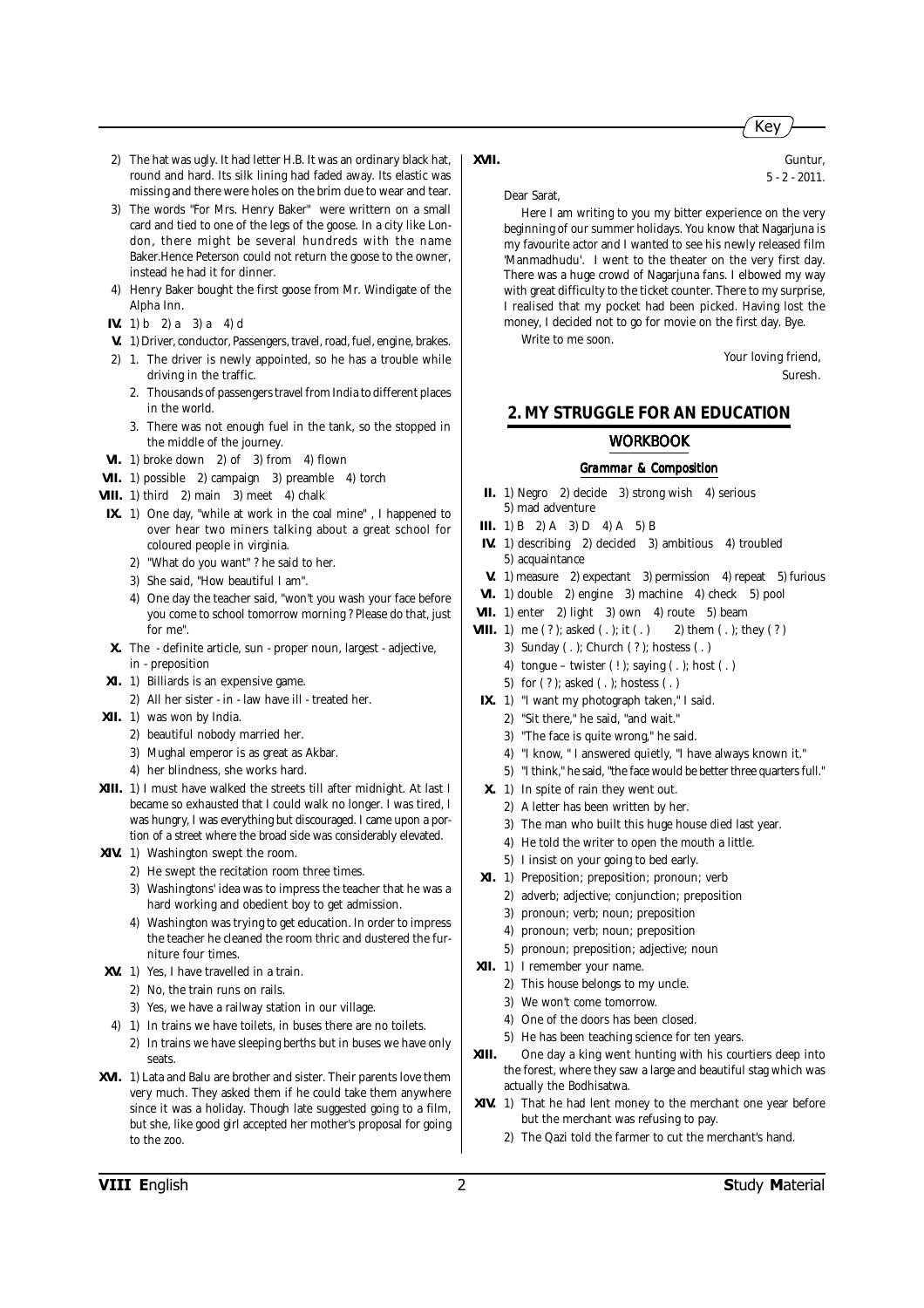- 3) No; Because he was kind.
- 4) He took the knife and got ready to do so.
- 5) By saying that the merchant was ready to cut the farmer's hands to get money.
- **XV.** a, c, e, f, g, i

**XVI.** 1) B 2) D 3) C

#### *RAJIV VIDYA MISSION*

- **I. a)** 1) The old man had four sons.
	- 2) Unity was strength.
	- 3) The children promised their father that they would never fight among themselves or fight with others.

**b) 1.** 1) We can find books in great numbers in a library.

- 2) We can get information and knowledge besides happiness and pleasure from books.
- 3) The Bible is the sacred book of Christians.
- **2.** 1) A market is the most important place in a town or city.
	- 2) The hawkers shout only to attract the buyers.
	- 3) The market places are usually noisy and untidy.

#### *Section - I Section*

**I.** By the sea her parents aimlessly roam, They look, with vengeance, at the white foam. Never have they forgotten

Their beautiful girl they have begotten.

- 1) The fishermen brought the body of Mary.
- 2) Snake. 3) A grave is a place where the dead are buried.
- **II.** 1) Washington's first impression was that the school in Hampton must be the greatest place on the earth.
	- 2) Washington's one ambition was to go to Hampton and study in the institute there. He achieved it by joining there by impressing the head teacher.
	- 3) He did not get lodging in Richmond because he did not have enough money to put up in a lodge.
	- 4) Washington was not able to make a favourable impression on the head teacher because by the time he went Richmond he was very shabby without bath and change of clothes.
	- 5) Washington was not able to make a favourable impression on the head teacher because by the time he went Richmond he was very shabby without bath and change of clothes.

#### **Section - II** *Set – A*

- **III.** 1) The soldiers wanted a blacksmith who could repair the lock of one of the handcuffs.
	- 2) Pip and Joe went with the soldiers to see how the culprits would be chased and caught.
	- 3) Miss Havisham was a rich old lady lived in the town. Mr. Pumblechook was her tenant. He told about to Pip's sister.
	- 4) Estella was a pretty nice girl who lived in the Miss Havisham's house. Pip thought that she was charming but proud. In his opinion

#### *Set – B*

- 1) The deposits in the Weymouth bank dropped from six figures to five. Owing to careless lending loans began to accumulate.
- 2) Bushrod was the messenger in the bank of Weymouth. He was not only a servant but also an important member of the Weymouth's family. He served the family for more over sixty years. Though he was black, his heart was as pure as white milk. He was honest and sincere in his work. His wife was Aunt Malindy.
- 3) Bushrod woke up suddenly at midnight because he had forgotten to bring the passbook to be delivered to customer at seven in the next morning. He had to go to the bank and bring the book.
- 4) Uncle Bushrod thought that the Weymouth name and the Weymouth were going to be lost. Mr. Robert was absconding with money. It would bring disgrace and untold misery to the members of Weymouths family and also to him.
- **IV.** 1) c 2) c 3) c 4) d
- **V.** 1) Class, teacher, black board, friends, play, motivation, knowledge, learn.
- 2) 1. Learning is not possible without a teacher.
	- 2. Knowledge is divine.
- 3. Our teacher motivated us to help the poor and the needy.
- **VI.** 1) c 2) c 3) a 4) b
- **VII.** 1) differ 2) pretention 3) preference 4) withered
- **VIII.** 1) room 2) field 3) revenge 4) record
- **IX.** 1) foam 2) tray 3) word 4) ignore
- **X.** Take it back with you, Bushrod, "said Mr. Robert, thrusting his hands into this pockets." And let the subject drop. You've said quite enough. I'm going to take this train. Tell Mr. William I will be back on saturday. Good night.
- **XI.** 1) She pronoun, the definite article, letter noun, hastily adverb
- **XII.** 1) I slept for eight hours last night.
	- 2) One of my teachers in leaving for USA today.
- **XIII.** 1) who, runs a small cycle shop, won a lottery.
	- 2) you were talking to a moment ago was my cousin.
	- 3) if she was going with her for a swim. 4) are sold here.
- **XIV.** 1) When John was years old, a circus passed through the village and put up its tent in front of the Town Hall. John saw them and slipped out of the house. After a long search his father found him among the trained goats and dogs. He was sitting on the knee of an old clown and was shouting with laughter.
- **XV.** 1) Galileo was born in the town of Pisa in Italy in 1564.
	- 2) Galileo first wanted to study medicine.
	- 3) After listening to the lecture of a famous professor of mathematics Galileo change his mind to study mathematics.
	- 4) Galileo was appointed as a maths teacher at the age of twenty - five.
- **XVI.** When Ramu was absent for school for more than a week the teacher asked Ramu where he went and what he did all those days. The teacher also said that it was not the time of holidays as well, so the teacher insisted Ramu about his whereabouts. Ramu replied that he had been to his maternal uncle who was very dear to him. His uncle insisted that Ramu should go with him and spend these with him and be helpful to him.

**XIV.** Rajamandri. 15-05-2011.

Dear Ramesh,

How is everything? How did you write your examinations? I hope you wrote well. You see, recently I have had an interesting experience, and I thought I should share with you. Last week I was travelling in a bus to Tenali to see my ailing aunt. I was alone. By the time I was about to get down I saw a small brief case lying next to me. I looked for its owner and I did not find anyone. Then I looked for the driver or the conductor and they were also nowhere to be seen. So I decided that I should see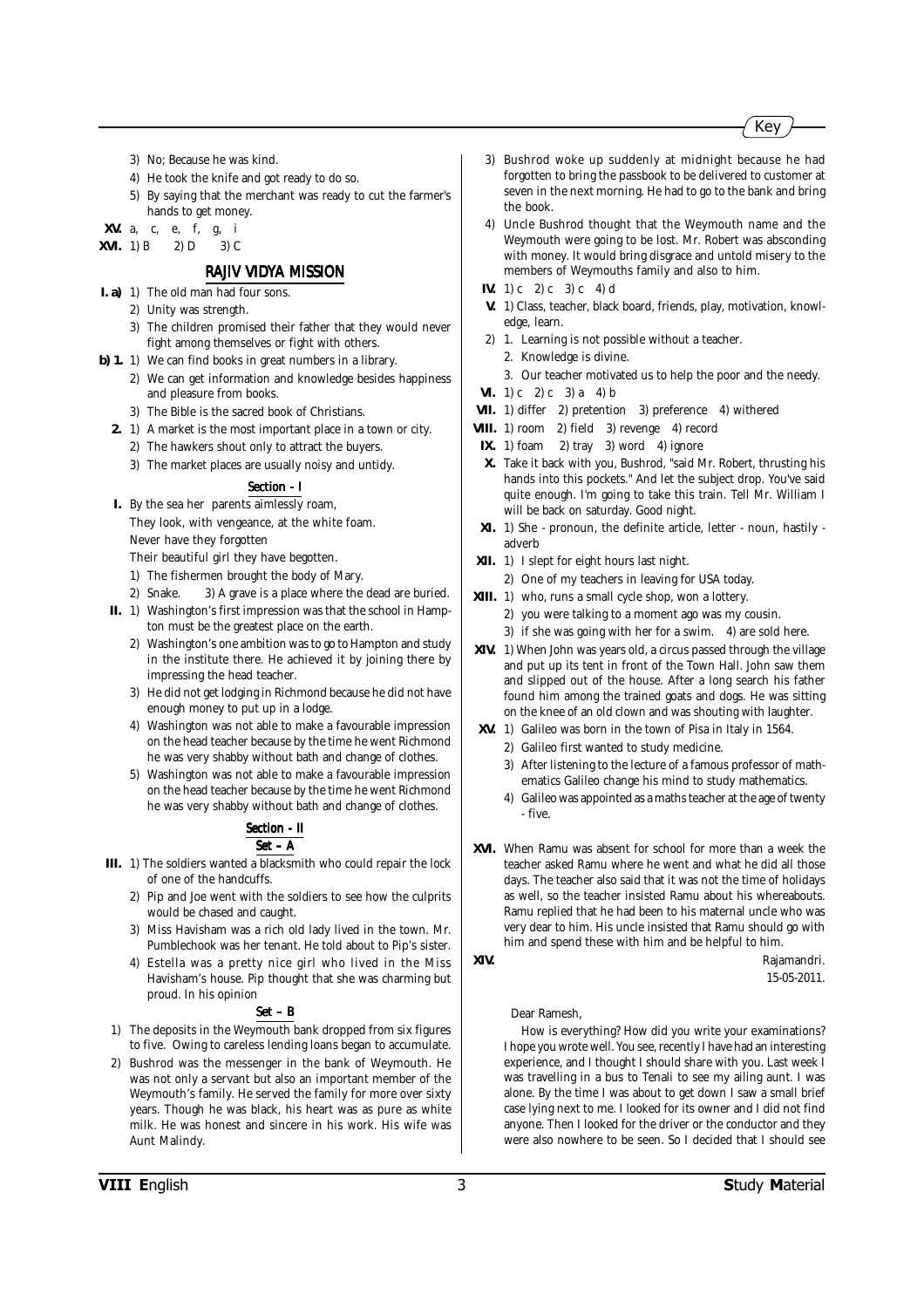the police and straight away I went to the police station where there was already another man who came to give a complaint to the police about his lost brief case. The unknown man no sooner had he seen the brief case he ran to it shouted that it was his. We, along with the police understood that he was saying the truth. But the police questioned to ensure that he was not lying. Later they gave him the bag. You know how much money was in that suitcase! Ten lakhs. The man was crying. After sometime he and the police personnel appreciated me for my honesty gave a reward of thousand rupees from the police. But the man gave ten thousand rupees! I was very happy and my reporters came and took my photographs. Here I send some of the copies with this letter to you. Now I know that honesty is the best policy. Come to our place during this summer, bye and convey my regards to your family.

With warm regards,

Your loving friend, Venu.

#### **3. WITH THE PHOTOGRAPHER**

#### *WORKBOOK*

#### *Grammar & Composition*

- **II.** 1) strong feeling of interest 2) bend downwards 3) undesirable 4) to enter by force 5) a continuous effort
- **III.** 1) A 2) C 3) B 4) D 5) A
- **IV.** 1) enthusiastically 2) ceased 3) dignity 4) pride 5) silence
- **V.** 1) reveal 2) discussion 3) mature 4) armour 5) thief
- **VI.** 1) part 2) nurse 3) pair 4) shiver 5) hive
- **VII.** 1) roar 2) bite 3) run 4) mare 5) near
- **VIII.** 1) is  $(!)$ ; washing  $(.)$ ; used  $(?)$ 
	- 2) Persia ( . ); us ( . ); defeat ( . )
	- 3) challenge ( . ); fight ( ? ); him ( . )
	- 4) Oh ( ! ); years ( ? ); challenger ( . )
	- 5) this ( ? ); name ( ? ); king ( . ); said ( . )
- **IX.** 1) "I don't like the head," he said.
	- 2) "Open the mouth a little," he said.
	- 3) "Close it," he added quickly.
	- 4) "The ears are bad," he said.
	- 5) "I think", said the photographer, "that I caught the features just in a moment of animation."
- **X.** 1) They are too poor to educate their son.
	- 2) My father is taller than my mother.
	- 3) In spite of doing well at school, she can't find a job.
	- 4) Our music teacher, who is also our physical training teacher, is retiring next month.
	- 5) If you work hard, you will succeed.
- **XI.** 1) noun; verb; preposition; pronoun
	- 2) preposition; verb; adjective; noun
	- 3) pronoun; verb; preposition; noun
	- 4) noun; verb; preposition; conjunction
	- 5) pronoun; pronoun; verb; adverb
- **XII.** 1) He said that he would become a doctor.
	- 2) Why do you hate this book ?
	- 3) Though he worked hard, he failed.
	- 4) They were too tired to walk.
	- 5) Sheela didn't come to the party, did she ?
- **XIII.** Sachin Tendulkar was born on April 24, 1973. In 1981, when he was 8 years old, he watched the Wimbledon Tennis final on T.V. in which he saw Mc. Enroe Beat Borg in a thrilling match and he was so excited that he decided to become a tennis star when he grew up.
- **XIV.** 1) In 1900; Ferdinand von Zeppelin made it.
	- 2) They were very large and could not fly well in bad weather. 3) Hydrogen
	- 4) Because they were filled with hydrogen, which is highly inflammable.
	- 5) For observation of icebergs by the Americans.
- **XV.** a, b, d, e, g,
- **XVI.** 1) B 2) D 3) A

#### *RAJIV VIDYA MISSION*

- **I. a)** 1) The lion was the king of the forest.
	- 2) All the animals met at one place to discuss how to stop the indiscriminate killing of the lion.
	- 3) All the animals decided that they should all go and meet the lion and tell him about their plan of sending an animal everyday.
	- 4) The little rabbit killed the proud lion.
	- 5) The rabbit tricked the lion to believe that there was another lion in the forest. The foolish lion believed the rabbit and died.
- **b) 1.** 1) Aeroplane is the fastest mad made flying object.
	- 2) The American Right Brothers were responsible for the invention of the aeroplane.
	- 3) The flight which can fly faster than the speed of sound are called jet planes.
	- **2.** 1) The vast areas of drylands without vegetation covered with sand is called a desert.
		- 2) Yes, we have a desert called Thar in western parts of Gujarat and Rajasthan.
		- 3) Sahara is the largest desert in the world.

#### *Section - I*

- **I.** The old field is our old friend He never gets old
	- To paly with us in bitter cold
	- 1) The old field played with the children.
	- 2) The old field is sad because all the children have gone home.
- **II.** 1) The photographer made many changes to the photo. He was sure that his touchings and alterations would certainly please the author. So appeared proud with his confidence in him.
	- 2) The photographer retouched the eyes in the photo, removed the eyebrows and changed the shape of the mouth, and pushed the hair back. He did all these changes because he did not like the photo as it is.
	- 3) The author wanted his photograph to be realistic. It should show all his natural, physical features just as they are, and just as God has given them. His friends would keep his photo in his memory.
	- 4) The author wanted his photo because his friends would keep his photo in the memory.
	- 5) The author broke into tears because he could not get what he wanted. The photo did not have any likeness of his face. No body would believe that it was the author's photo. So he broke into tears.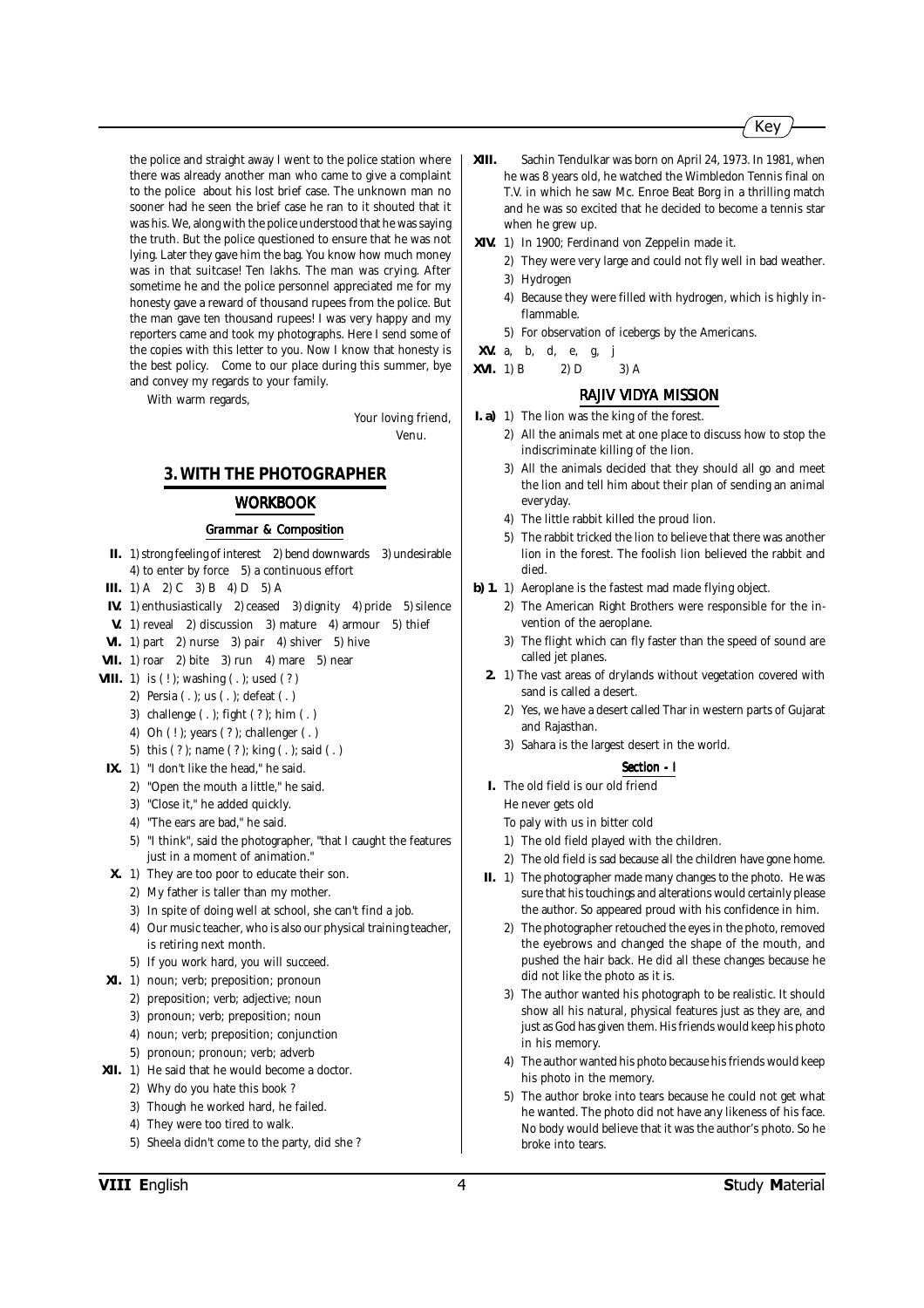#### **Section - II**

*Set – A*

- **III.** 1) Biddy was an orphan in the village. She could read and write and she was employed when Mrs. Joe fell ill to serve her. Though she was pleasant she was not very attractive.
	- 2) The gentleman was Mr. Jaggers. He was a lawyer. He said that he was in search of a boy named Pip. He was sent on a special duty. A particular person wanted to help Pip and educate in London. His name or identity must not be disclosed.
	- 3) Though Joe was older than Pip. Pip was more like his friend. So Joe felt very sad when left for London.
	- 4) Mr. Jaggers was the agent of Mrs. Havisham. Mrs. Havisham was not at all surprised when Pip went to take leave of her before going to London. Mrs. Havisham also said she would know everything about him from Mr. Jaggers. So with these hints it is easy to guess the benefactor of Pip.

#### *Set – B*

- 1) The banished duke comforted and consoled his followers by saying that the biting winds winter in the forest were not so cruel and ungrateful as human beings. They had some prosperity in their adversity.
- 2) Rosalind and Celia were better friends than relatives. Frederick thought that Celia would appear brighter and more virtuous in the absence of Rosalind. He asked Rosalind to leave the palace.
- 3) Rosalind and Celia thought that it was not safe to travel for young ladies alone wearing expensive dresses. Hence Rosalind put on the dress of a young man and assumed the name of Ganymede and Celia assumed the name of Aliena and be Ganymede's sister.
- 4) There was a transformation in Frederick on the advice of an old religious man. He felt guilty in usurping the throne of his brother. He sent a message to his brother to come and occupy the throne and became a saint.
- **IV.** 1) a 2) c 3) b 4) c
- **V. 1)** Wendors, hawkers, sellers, buyers, vegetables, fresh,cheap, rotten, stink.
	- **2)** 1) We can buy fresh vegetables from market.
		- 2) Since the municipal employees on strike there was unbearable stink from the rotten vegetables.
		- 3) Wendors and hawkers create a lot of traffic problems.
- **VI.** 1) familiar 2) familiarity 3) familiarize 4) bitter
- **VII.** 1) particle 2) narrow 3) famine 4) loud
- **VIII.** 1) chime 2) flood 3) flew 4) cite
- **IX.** yes, he said quietly, "it is you", and he went on looking at it.
- **X.** photographer noun, rolled verb, into preposition
- **XI.** 1) There is a lot of furniture in their room.
- 2) Man is the only creature that can laugh.
- **XII.** 1) is grown by them.
	- 2) seen the police, the police ran away.
	- 3) this picture be put up on the wall.
	- 4) that he had to go to the library to return that book.
- **XIII.** He was about to go across the meadow when the village boys ran upto him and said.
- **XIV.** 1) Rosalind's name was carved on the trees.
	- 2) Orlando wrote the poems.
	- 3) Ganymede was none other than Rosalind.
	- 4) No, he did not but he thought there was some likeness to Rosalind.
- **XV.** 1) Ravi with his friends Kamala, Ramya, Naveen, Praveen, Ramesh and Dayakar is planning to help the cyclone affected victims.

One of his friends suggested collecting donations and another suggested presenting a play and another suggested that they should organize a music concert, and lastly Dayakar said they should all pray for the well being of the victims.

**XVI.** Bitragunta, 10-05-2011.

Key

Dear Ravi,

I hope this letter will find in good health, and I pray to God that he might shower his blessing on you. Last month we went for a tour to Bombay. We enjoyed very much there and even the weather was very pleasant all the days when we were there. I must write to an interesting incident that took in the Colaba Beach. We were all sitting and waiting eagerly to see the setting sun there. But I noticed a foreign national who had been pretending to give some coins to the blind beggar who had been sitting there. Every time he went and pretended as if he was giving something to the beggar, but in fact he did not give any money. But few noticed that. He had done this for more than a half an hour. Finally I went there and asked him if he was helping at all. He said no, but told me to wait and see. He waited for sometime and once again he went to the beggar without giving anything. But as he came back to me I noticed a group of tourists passing by the beggar and each of them gave some coins to the beggar. Then I realized that the European was helpi8ng the poor old blind man more than he could. He was indirectly motivating the others to help the poor man. I felt this was a novel idea of helping others. I hope this incident make you too thoughtful just as it did to me.

Bye for now, and convey my regards to your family. With warm regards,

> Your loving friend, Gonzalez.

#### **4. WEALTH FROM THE GROUND**

#### *WORKBOOK*

- **II.** 1) to search 2) below 3) make a hole 4) make pure 5) substance that removes dirt
- **III.** 1) B 2) A 3) C 4) B 5) C
- **IV.** 1) easily 2) examining 3) deeply 4) discovered 5) separated
- **V.** 1) annoyance 2) prefer 3) tolerance 4) orally 5) ordinary
- **VI.** 1) lays 2) malice 3) boat 4) feeling 5) perk
- **VII.** 1) pour 2) mirth 3) crude 4) pull 5) stood
- **VIII.** 1) Fool ( ! ); man ( . ); Sohrab ( . )
	- 2) death ( ? ); son ( . ); had ( ! )
	- 3) son ( ! ); Rustum ( ! ); father ( ! ); anymore ( . )
	- 4) Rustum ( ? ); he ( ? )
	- 5) death ( ? ); advice ( . ); me ( . )
- **IX.** 1) "Oh, there's nothing to see yet," he said.
	- 2) "Is it me ?" I asked.
	- 3) "Yes, "he said quietly, "it is you," and he went on looking at it.
	- 4) "The eyes," I said hesitatingly, "don't look very much like mine."
	- 5) "Fine," I said, "but surely my eyebrows are not like that".
- **X.** 1) Would you mind making a cup of tea for me ?
	- 2) Although hundreds of young people are leaving college every year there are no jobs for them.
	- 3) In spite of being angry he listened to me patiently.
	- 4) Although the police appealed repeatedly, the people did not disperse.
	- 5) My brother is going to marry a very rich girl.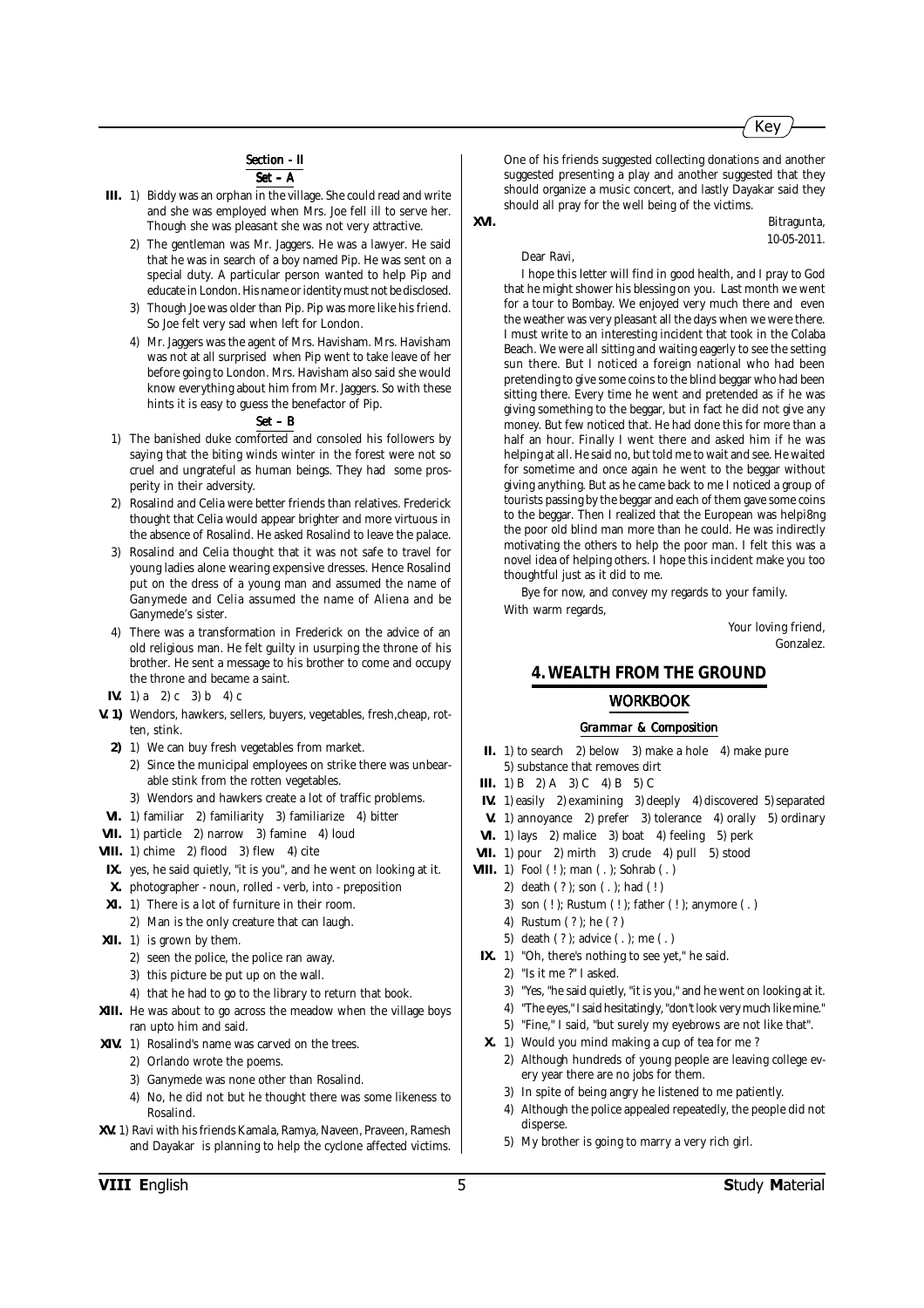- **XI.** 1) noun; verb; noun; pronoun
	- 2) noun; pronoun; preposition; adjective (verb)
	- 3) adjective; preposition; noun; noun
	- 4) conjunction; noun; verb; pronoun
	- 5) pronoun; verb; preposition; noun
- **XII.** 1) I drink milk everyday.
	- 2) They have come by air, haven't they ?
	- 3) I like your new shirt.
	- 4) He is known to me.
	- 5) I did not come yesterday because I woke up late.
- **XIII.** Leela was an illiterate woman who couldn't even write her name. Her husband, however was a responsible government official and he often advised her to learn to read and write but she was not interested in doing so.
- **XIV.** 1) In 1923 2) The Indians 3) At Kakinada, Andhra Pradesh. 4) Because he didn't have a ticket. 5) "The country needs girls like her who can do their duty with courage".
- **XV.** a, c, d, e, g, h
- **XVI.** 1) D 2) B 3) D

#### *RAJIV VIDYA MISSION*

- **I. a)** 1) The animals were fighting with birds.
	- 2) The bat did not join either side.
		- 3) When the birds began to win the war, it claimed himself a bird.
	- 4) In the end the birds won the war.
- **b) 1.** 1) J.L. Baird invented the television.
	- 2) Televisions are funnily referred to as idiot boxes.
	- 3) We can watch news, sports, cartoons, movies and lifestyle shows.
	- **2.** 1) Besides communication, a cell phone can take pictures, send sms and record voices.
		- 2) A memory card decides how much information can be stored in a cell phone.
		- 3) It is a measuring unit to define the capacity of computer. *Section - I Section*

**I.** One thrived on the ignorance of the people,

- The other thrived on his skill,
- Both went to the king to show their skills.
- 1) Two doctors came.
- 2) The first doctor very hardworking.
- 3) The second doctor was a quack.
- 4) The second doctor got rich.
- **II.** 1) In olden days oil was carried in barrels, but now a days steel pipe lines on land. But ships called tankers carry oil overseas and on land specially built fire proof tankers carry oil from one place to another.
	- 2) When crude oil is heated up at different levels, it turns into vapour. This vapour is taken to towers where it gets cooled. As it gets cooler some sort of oil comes out of it. This is called liquid oil. It may be petrol, kerosene, naptha, or diesel oil.
	- 3) Oil is found in North America, Russia, Carribean Islands and Middle East and some other countries where oil is found.
	- 4) The first oil field was dug at Digboi in Assam.
	- 5) We find refineries in India in Trombay Island near Bombay, Nunmati, Baruani and Vishakhapatnam.

#### **Section - II** *Set – A*

**III.** 1) Pip remembered that Pocket was the same boy of his age who had challenged him to fight in Miss. Havisham's house. Pip defeated him in that fight.

- 2) Mr. Pocket told Mr. Pip that he was an insurer of ships. But Pip did not find either a picture or a thing connected with shipping. Next, Mr. Pocket said that he had not started insuring the ships and he was still learning that job. After this he added that he would buy some life assurance shares and do some mining also. He had a plan to do some international trade in days and dyes and drugs and so on. Yet Pip did not get a clear idea about Mr. Pockets business.
- 3) Pip learnt a lot of information about Miss. Havisham's personal life from Mr. Pocket. Mr. Pocket came to know those things from his father. She was rich and proud when she was young. She was about to marry a cheat who had cheated on her very wedding day. She was frustrated and disappointed and ever since she had been leading a lonely life.
- 4) Pip did not like Joe's coming to London because he felt that his friends would come to know that Joe was only a blacksmith and Pip hailed from a poor family. Pip also thought that Joe's behaviour would be rustic.

- 1) The family was worst hit by famine. Their crops failed and they got into debts. They pawned their land and ate grass and leaves due to lack of food. There was none to help them.
- 2) Elijah took pity on the members of the family. He gave bread to all of them and brought water for all of them. He bought provisions and cooked for them. He redeemed their land from mortgage. He bought a sickle and a horse and a cart. He revived their hopes of living. He saved them from the brink of starvation.
- 3) Elijah spent a large part of his money on buying provisions for the family, so he was left with only seventeen rubles only. So he felt that he could not continue his pilgrimage with that little money.
- 4) Efim was in Jerusalem. He saw under the lamps and ahead of the worshippers a man who exactly looked like Elijah. He pushed forward to meet him but of no use. He returned to the hotel and enquired about Elijah. He could not trace him out. The next day, too he saw Elijah but failed to meet him. On the third day he stood at the entrance. Again his search was of no use.
- **IV.** 1) hesitate 2) credibility 3) revival 4) humiliation
- **V. 1)** Official, files, manager, supervision, clerks, tables, chairs, peons, visitors.
	- **2)** 1. Our official matters will not be disclosed to unauthorized people.
		- 2. How can you manage with this heavy load of work ?
		- 3. All the clerks have tabled their files for supervision of the manager.
- **VI.** 1) energetic 2) guilty 3) secretion 4) active
- **VII.** 1) mice 2) wrestle 3) deceive 4) autumn
- **VIII.** 1) chime 2) breed 3) wood 4) beam 5) machine
- **IX.** "Do you give this animal food everybody", asked one the ministers. "Yes, I do" said the rich man
- **X.** bought verb, from preposition, near adjective, her - personal pronoun
- **XI.** 1) I bought two dozen mangoes.
	- 2) The child died of jaundice.
- **XII.** 1) wanted to know if I was vegetarian.
	- 2) girl who sells second hand books.
	- 3) was composed by an old lady.
	- 4) heavier than all other metals.
- **XIII.** 1) Mother Teresa was born in Skopje in Yugoslavia on August 27, 1910. Her parents were Albanians. She joined a convent in 1928 and was sent to India through the Bengal Mission, first to Darjeeling and then to Calcutta, to teach at the Loretto convent.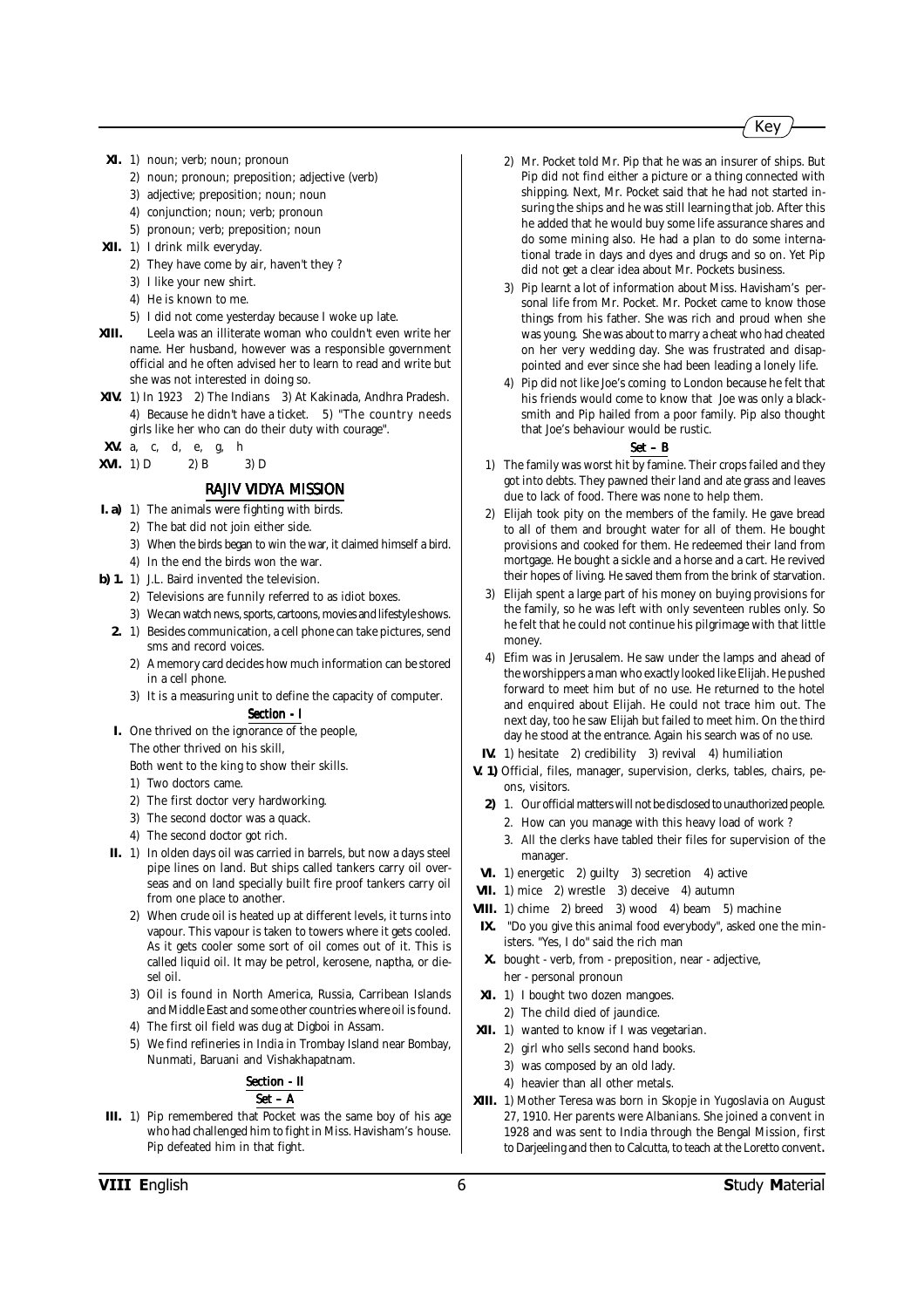- **XIV.** 1) The baby gorillas are carried hanging to their mothers fur. 2) The whole party of gorillas slips through the undergrowth unseen and silently.
	- 3) Yes, they climb trees, but only when at night to sleep.
	- 4) In the face of danger, the male gorilla threatens his opponent by beating his chest, and roaring loudly.
- **XV.** Ramu was in class IX . He was not only a good student but also an honest boy as well. All the teachers love him. One day he came late to the school which was quite uncommon. The teacher asked the reason why he came late. Then he told everything how the old man hit by a motorist and how he took him to hospital. Then the teacher not praised him but also addressed as best and a brave student.

#### **XVI.** 16-07-2011, Guntur.

Dear Suresh,

How are you? And how are your parents and friends? I wish I was with you, we could have enjoyed ourselves these holidays. I would like to share some of my experiences of my travels with you , as you are my bosom friend.

After visting my auntie in Chennai I was returning home. As I was sitting alone in my first class compartment, you know, you won't believe whom I saw. I thought of getting down and greeting him but I was afraid that the train would move, without getting down I just waved at him but in that huge crowd he did not notice me. There were so many with him to see him off at the station. Slowly the train started and I began to watch the people, coolies, trollies passing by, and I forgot Chirangeevi. There was none except me in that first class compartment. After some time I heard some voices coming toward our compartment. I thought other passengers were coming to occupy their berths. To my pleasant surprise it was none other than the great Mega Star Chirangeevi himself. Without my knowledge I rose and greeted him. He was very simple and kind he enquired of me, my family, what I would like to become when I finish my college studies. We had been talking like this for a until it was time to sleep. Before going to sleep he said good night to me. The next morning when I woke he was getting ready to get down in Vijayawada. Even I had to get at the same station. So arranged the little luggage that I had with me and at the station he wished best of luck and said good bye to me.

Whenever I see his autograph I remember that beautiful journey and it remains pleasant to forever.

Bye Suresh.

Convey my regards to your family. With warm regards,

> Your loving friend, Rajesh.

## **5. GOOD MANNERS**

#### *WORKBOOK*

#### *Grammar & Composition*

- **II.** 1) lung disease 2) putting a strain on 3) feeling unsteady 4) delicate 5) slight anger
- **III.** 1) B 2) A 3) C 4) D 5) A
- **IV.** 1) sufficiently 2) truth 3) uniform 4) grateful 5) frankly
- **V.** 1) compete 2) anxious 3) publicity 4) horror 5) travel
- **VI.** 1) leather 2) bargain 3) lace 4) bark 5) mouth
- **VII.** 1) way 2) tide 3) cod 4) smoulder 5) brown

VIII

- **VIII.** 1) true (?); princess (.); side (?)
	- 2) eyes ( . ); child ( ! ); wife ( . ); son ( ! )
	- 3) charioteer (!); sword (!)
	- 4) gods ( ! ); smile ( . ); fails ( . )
	- 5) up ( . ); request ( ? ); mother ( ? )
	- **IX.** 1) "Oh, you don't, don't you ?" I said.
		- 2) "No," he went on, "I don't care for it".
		- 3) "What about the mouth ?" I said.
		- 4) "The ears, though," I said, "strike me as a good likeness, they're just like mine".
		- 5) "Yes," said the photographer thoughtfully, "that's so", but I can fix that all right in the print.
	- **X.** 1) The little girl was given a new blue dress by the teacher.
		- 2) His wife said that they were going to begin to be more tidy there.
		- 3) Let's hurry home before it rains.
		- 4) I hope she will win the election.
		- 5) Don't do anything till I write to you (next week).
- **XI.** 1) pronoun; noun; conjunction; adverb
	- 2) pronoun; verb; conjunction; adverb
	- 3) conjunction; noun; verb; preposition
	- 4) adjective; pronoun; preposition; noun
	- 5) pronoun; adjective; preposition; adverb
- **XII.** 1) Why do you want to go out ?
	- 2) My brother and I are going to buy a new flat.
	- 3) Why do you hate him so much ?
	- 4) Don't you like her ?
	- 5) Why didn't you come yesterday ?
- **XIII.** Dolphins are very interesting animals which look like fish but are not fish. Fish have cold blood but dolphins have warm blood like other animals. They cannot live under water but can stay under for a longtime but have to come up to breathe air.
- **XIV.** 1) A very tiring twenty six mile foot race. 2) In Greece. 3) The winter games 4) Yes. 5) Skiing, speed and figure skating, ice-hockey and rifle shooting.
- **XV.** a, b, d, e, f, i
- **XVI.** 1) C 2) A 3) D

#### *RAJIV VIDYA MISSION*

- **I. a)** 1) We call him Mahatma and Bapu.
	- 2) Non- Violence was his weapon with which he won freedom for us.
	- 3) Dandi satyagraha and Quit India are some of the national movements he organized against the British.
- **b) 1.** 1) Kangaroos are found in Australia.
	- 2) Kangaroos carry their baby kangaroos in their bag like pouches attached to their abdomens.
	- 3) The word kangaroo means I don't know in the native language of Australia.
	- **2.** 1) In a dictionary we find the meanings of words.
		- 2) Dr. Samuel Johnson.
		- 3) Phonetic transcription is a set of symbols with which we will be able to pronounce the word.

#### *Section - I*

**I.** All the bad are thrown into the shoal, And the virtuous live in this world whole, The world looks like a temple, Every man lives with a happy soul.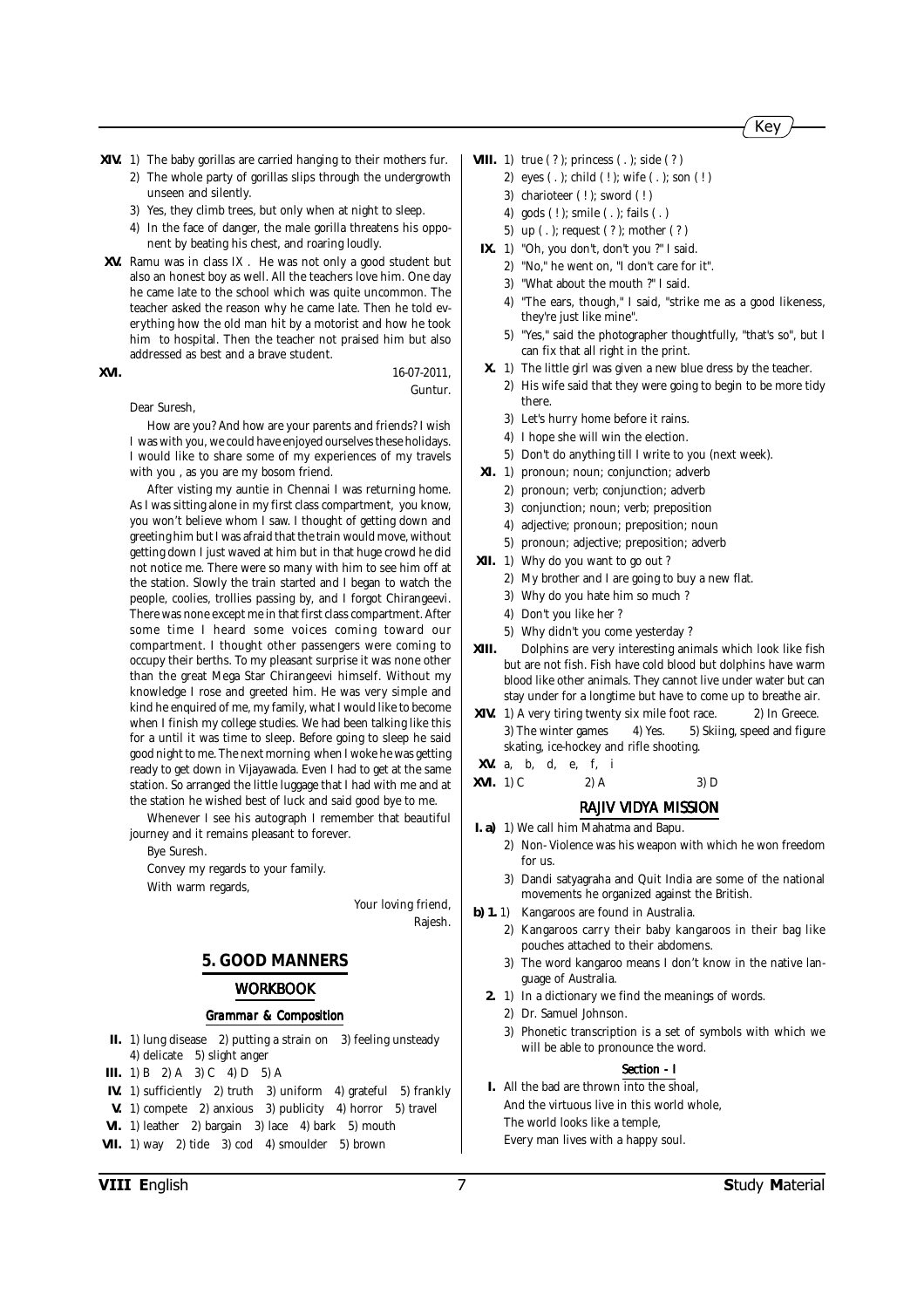- **II.** 1) The young man understood what the illness was, when he fell sick. He understood how fragile became though he was young. He found himself weaker than many healthy old men. This brought about a change in his attitude towards the old and the weak people.
	- 2) Our attitude towards the old and the weak should sympathetic. We must understand their problems and we should help them if we can.
	- 3) When we speak to others we should remember that we should speak clearly and loudly enough for the listener. We should not make them ask repeat. It is our social responsibility that we make ourselves understood.
	- 4) Saying good morning or good evening to others, showing sympathy for others and not to comment at the back of others.
	- 5) We can cultivate good manners by being observant. We don't hurt others with our behaviour or speech then we can assume that we have good manners. Good manners are learnt from the very childhood.

### **Section - II** *Set – A*

- **III.** 1) Miss Havisham advised Pip to love Estella even though she was harsh or proud with him. Her ardent wish was that Pip should love Estella.
	- 2) Startop was the other classmate of Pip. He spent a lot of money and led a luxurious life. He was always moving around in expensive cabs, and Pip and Herbert also had to meet some of his expenses whenever he picked them up for his tours.
	- 3) Mrs. Joe led a miserable life for an year in wheel chair. She spoke very little and Biddy always attended her. On the day of her death in the evening she uttered the names of Joe and Pip and died.
	- 4) The letter Pip received from Trabb company contained the sad news that his sister Mrs. Joe died on Sunday and her burial would take place on Monday at three O' clock at the village church yard.

#### *Set – B*

- 1) Loisel was pretty and charming. She always felt that she was born to enjoy the luxuries and declicasies of life. Her husband was just a clerk and he could not buy expensive things to her. So she always felt sorry about her status.
- 2) At the party every one started at her,inquired about her and asked to be introduced to her . All the under secretaries were eager to dance with her. Even the minister noticed her beauty and elegance. She danced merrily in a triumphant mood.
- 3) No, it was not a real diamond necklace but an imitation one.
- 4) The cost of the new diamond necklace was thirty six thousand francs. Mr. Loisel had eighteen thousand with him left by his father and the remaining he borrowed from others.
- **IV.** 1) equal 2) accused 3) energetic 4) attractive
- **V. 1)** Train, track, passengers, luggage , goods, guard , signal , reservation, ticket collector, bogie, coolie, ticket, journey, travel.
	- **2)** 1. The students are on the right track of learning. Soon they will stop bothering us.
		- 2. Unless the guard does not give signal, the train will not budge an inch.
		- 3. Passengers are requested to travel with less luggage.
- **VI.** 1) took up 2) public 3) rare 4) satisfying
- **VII.** 1) phychology 2) grammar 3) recitation 4) proposal
- **VIII.** 1) change 2) permit 3) rush 4) count 5) rise
- **IX.** "Who pays for your increasing bills ?" I asked him. Dr. Modi threw up his hands and said. "The almighty gives. I have always wanted to be useful. Service to the suffering human body, which is the temple of God, is the best form of worship".
- **X.** Sudha Chandran noun, several adjective, before - preposition, injured - verb
- **XI.** 1) Each of the boys has gone to his room to attend his studies. 2) The office is open between ten and five.
- **XII.** 1) who had stolen the bike has been caught.
	- 2) must be tired for having no sleep last night.
		- 3) tired that he could scarcely stand.
		- 4) letters been posted by you ?
- **XIII.** 1) Morning came and with it the discovery of the crime. Macbeth and his lady made a great Show of grief. Macbeth killed the attendents at once as if to avenge the kings death. But the entire suspicion fell upon Macbeth. Everyone knew that he had more reason that anyone else to wish for the death of the king.
- **XIV.** 1) Macbeth was related to the king.
	- 2) Macbeth was respected for his courage and skill.
	- 3) They were coming from the battle field defeating a rebel army. 4) They met three witches.
- **XV.** Lata's father won a lottery of fifty lakhs. When Lata asked her father what he was going to do with that money her father replied that they would build a new house and a hospital for the poor. When Lata asked why they should build a hospital for the poor Lata's father replied that it was their social responsibility to help the poor and the needy.
- **XVI.** Hyderabad,

22-5-2011.

Dear Rahul,

I think you have written all your exams well, here I too have done the same. You see this year the summer is going to be very hot. But what I am worried about is that electricity department has started felling the tress indiscriminately. The reason is that the trees are obstructing the electric cables. No one objects to this as we still have to develop to have underground cable system. Instead they should go for diversion wherever there are tress. They should allow the trees to grow. They give us a lot of shade and they cool the atmosphere. We know that trees absorb carbondioxide and release oxygen into the atmosphere. We need not recite all the advantages of having trees in our localities. The government itself is doing that so what I believe is that there should be some co-ordination among the departments of government. Only then we can save trees.

I wrote a letter to the Collector and the Municipal Commissioner and the Chief Executive Engineer. Let us see what they will do about this.

Bye. Convey my regards to your family,

Your loving friend, Suresh.

#### **6. THE SEVENTH MANDARIN**

#### *WORKBOOK*

- **II.** 1) roll of paper 2) high up 3) bite 4) to damage 5) to drive forward
- **III.** 1) A 2) C 3) B 4) C 5) A
- **IV.** 1) surrounded 2) frightened 3) precious 4) flutter 5) nodded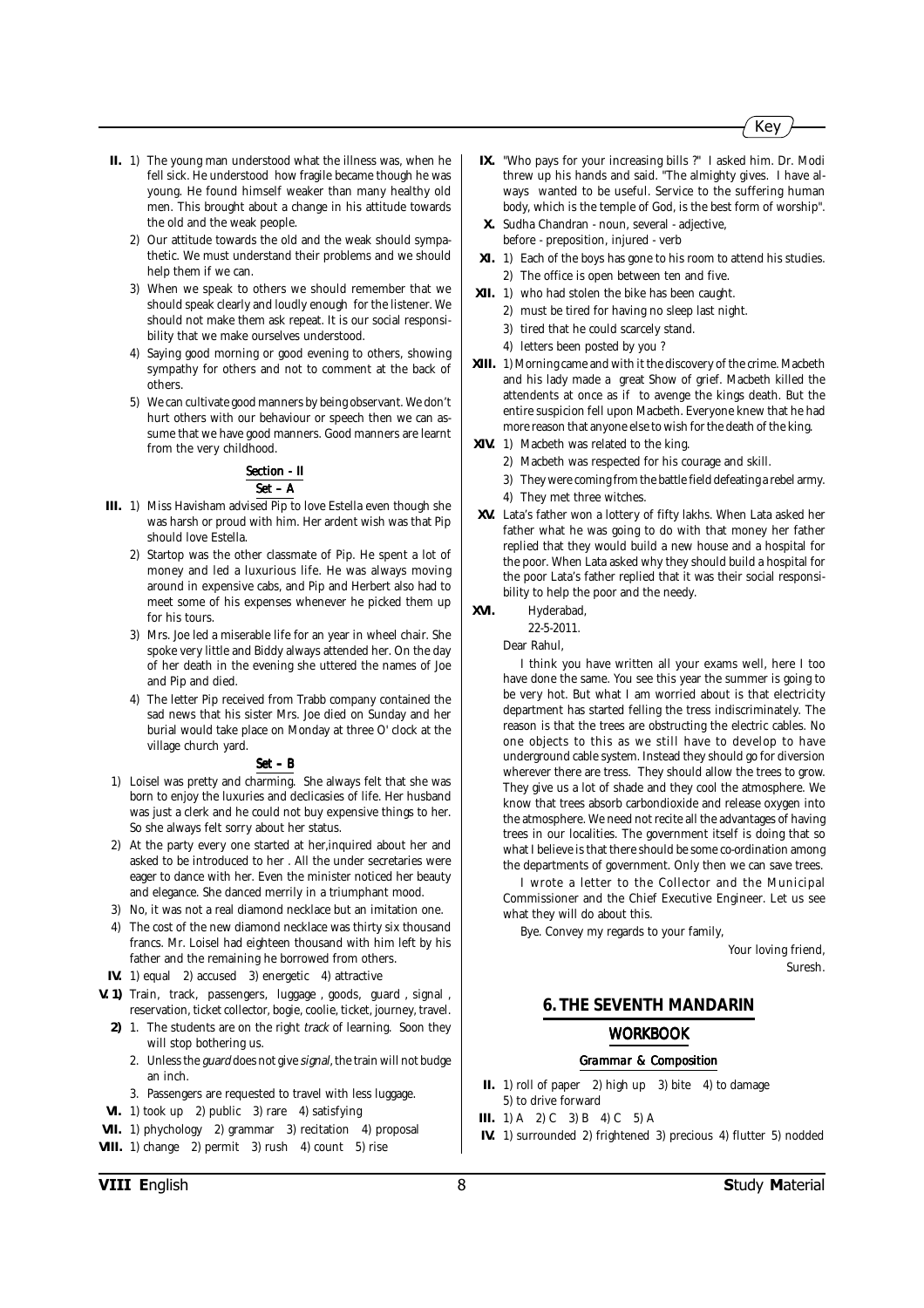

- **V.** 1) connection 2) accordance 3) different 4) numerous 5) perimeter
- **VI.** 1) look 2) knife 3) general 4) bright 5) train
- **VII.** 1) chef 2) beauty 3) talk 4) mean 5) fight
- **VIII.** 1) dragon ( . ); tassels ( . ); gold ( . )
	- 2) youngest ( . ); simple ( . )
	- 3) string ( . ); pulled ( . )
	- 4) back ( . ); steps ( . ); him ( . ); corridors ( . )
	- 5) again ( . ); do ( . ); palace ( . )
- **IX.** 1) "Come back, come back. O magnificient wind bird," cried the seventh mandarin.
	- 2) "Surely," thought the seventh mandarin, "I have killed my king."
	- 3) "I dreamed a dream last night," he said, his voice low and filled with pain.
	- 4) "It is not so," said the six mandarins.
	- 5) "If it is not so," said the king, slowly raising his hand to his head, "how have I dreamed it ?"
- **X.** 1) In spite of being poor, he helped a lot of people.
	- 2) India is not so rich as America.
	- 3) The winner will be given a gold medal by them.
	- 4) Although it was raining we went out.
	- 5) The doctor asked the patient to opens his/her mouth.
- **XI.** 1) pronoun; noun; adjective; noun
	- 2) pronoun; adverb; verb; adverb
	- 3) conjunction; pronoun; verb; noun
	- 4) conjunction; pronoun; conjunction; preposition
	- 5) adverb; preposition; preposition; noun
- **XII.** 1) The teacher was teaching a lesson then.
	- 2) I own a car.
	- 3) One of the doors is closed.
	- 4) Kamala is the taller of the two.
	- 5) Why do you prefer coffee to tea ?
- **XIII.** A hovercraft can move on water or land because it does not actually the surface of the land or water over which it moves. The air cushion that it creates under it, keeps it hovering about 45 cm above the surface and that is why it is called the hovercraft.
- **XIV.** 1) As an island supported by pillars.
	- 2) That the tops of the ships are seen first and then gradually the whole ship is seen.
	- 3) The shape of the earth is spherical.
	- 4) An eclipse of the moon occurs.
		- 5) Astronomers are those people who study space objects.
- **XV.** a, c, e, f, h, i
- **XVI.** 1) A 2) C 3) D

#### *RAJIV VIDYA MISSION*

- **I. a)** 1) People read newspapers because of their curiosity to know. 2) The features I like in the newspaper is sports, cinema, health, education and astrology.
	- 3) Eenadu, Andhra Jyothi, Sakshi, The Hindu, Deccan chronicle etc.
	- 4) Yes, newspapers can influence people.
- **b) 1.** 1) The banyan tree occupies a lot of space. 2) Neem
- 3) Neem 4) Teak, mahogany and oak
- **c) 2.** 1) At night 2) Dog 3) Dogs can recognize their masters not only with their eyes but also with their sense of smell. 4) Alsatian, Grey hounds are very ferocious.

#### *Section - I*

- **I.** All are watching with their eyes wide open, Awe struck at the sight of pachyderm,
	- Gaping at the size of the animal from the length of an arm. 1) A mahout is a person who controls an elephant by sitting
	- on its head. 2) They are round in shape.
	- 3) It means an elephant.
- **II.** 1) The king knew the laws of his country, but he did not know anything about his people because he never went out of his palace.
	- 2) The seven mandarins guided the king.
	- 3) The mandarins got their wisdom from the books and scrolls that were in the king's palace.
	- 4) The king started going round the city along with the seventh mandarin, he met with his people and heard their grievances. He took several welfare measures for his people.

#### *Section - II Section - II Set – A*

- **III.** 1) Mr. Jaggers told Pip that he was spending lavishly and his accounts showed that he had been very free and he might have thought that money could come easily to him. He did not save any amount, instead he fell into debts.
	- 2) Regarding lending money to Herbert, Wemmicks advise was that the money would be lost. Further Pip would lose a friend.
	- 3) At Richmond whenever Pip visited Estella she made fun of him. She wanted that Pip should make fun of the visitors. She encourage the visitors to tease Pip whenever Pip was playing cards with the visitors she did something unpleasant. Pip could not understand her nature and the strange way of her impolite behavior.
	- 4) Miss. Havisham infact wished that Pip should marry Estella. Hence she asked him about her beauty and behaviour.

- 1) One of them would narrate a story. The other should neither doubt not question the probabilities of the story. Whoever doubted the story should pay the narrator a hundred rupees.
- 2) 1. The farmer's father was a very rich man.
	- 2. He had a lot of animal wealth.
	- 3. His mare sustained a very big sore on her back.
	- 4. Wheat sprouted and began to grow on the mare' s back.
	- 5, The sore was a hundred acre field.
- 3) The farmer was the cleverer of the two. He made the merchant doubt the story. The merchant agreed to pay him a hundred rupees towards the cost of the wheat taken by his father.
- 4) There is a moral in the story one should not think too much of himself. Even a village farmer may prove to be wiser than an experienced business man.
- **IV.** 1) a 2) c 3) c 4) b
- **V. 1)** Audience, anchor, movies, advertisement, news, serials, channels, sponsor, program, live.
	- **2)** 1) Some of the advertisements aired on the T.V. are so obscene that we cannot watch with our children.
		- 2) Many industrialists have come forward to sponsor the IPL on T.V.
		- 3) Nowadays many of the programs that are telecast are live.
- **VI.** 1) a 2) c 3) c 4) b
- **VII.** 1) stadium 2) suffer 3) beggar 4) sovereign
- **VIII.** 1) chime 2) fighter 3) toil 4) weight 5) loot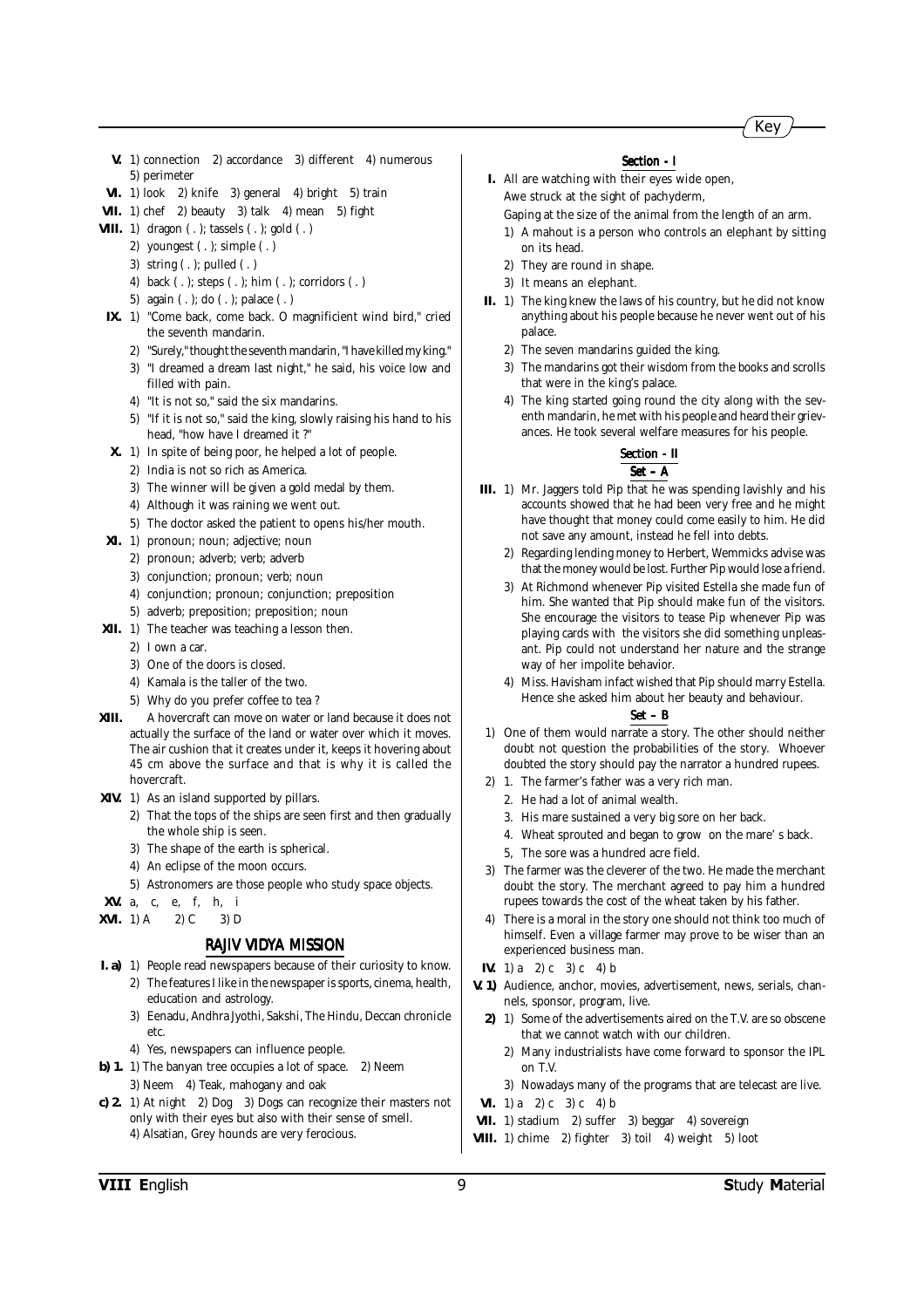- **IX.** 1) "Hello" he said, "when did you get here ?" 2) "No", said the little fellow.
- **X.** 1) Woke verb past tense, early adverb, morning noun
- **XI.** 1) you locked the door properly, they would not get in. 2) my father's health is poor he is always cheerful. 3) was being constructed by my uncle 4) eating too much.
- **XII.** The seventh mandarin ran down the steps. He put his cape about his face so that no one would know him. He ran through the echoing corridors. . He ran past the mandarins' mansions and through the gates of the high palace walls.
- **XIII.** 1) The princess was sitting in her private garden.
	- 2) The camels fell in her eye.
	- 3) The maid. 4) Hundred and one.
- **XIV.** In the above dialogue we Ravi shows good behavior and he shows concern to his fellow students. But Suresh shows his unruly behavior and undisciplined. Though he is adamant in the beginning he yields to the convincing behavior of Ravi. From the above dialogue we will come to know that everyone will listen when we suggest things in good manner.

**XV.** Vijayawada,

10 - 01 - 2011.

Dear Suresh,

How are you? How are our friends? I must write to you about an interesting yet funny incident I had with my neighbour yesterday night. You see nowadays people seem to have lost their concern for their fellow beings. They believe that they have freedom and they can enjoy like any thing. Our neighbour was listening to some western music at a high volume. It was eleven p.m. at night. He did not have any concern for his neighbours. So I along with other neighbours went and told him he should not disturb other and he had to reduce the sound. At first he did not listen but when we threatened him of going to the police station he came down and said sorry. You see it was very bad of him to live with little concern for others. We must never forget that everyone has rights and liberty. We must respect others rights too.

Convey my best regards to our friends,

Bye.

Your loving friend,

Rajesh.

### **7. MAORI VILLAGES** *WORKBOOK*

#### *Grammar & Composition*

- **II.** 1) borders 2) prayer meeting in a church 3) songs of praise to God 4) hard outer cover 5) to smell
- **III.** 1) B 2) D 3) A 4) B 5) B
- **IV.** 1) bathing 2) beautifully 3) appreciatively 4) medicinal 5) amazing
- **V.** 1) invader 2) warrior 3) precious 4) saviour 5) ignorance
- **VI.** 1) order 2) loop 3) language 4) bowl 5) champion
- **VII.** 1) fear 2) tide 3) full 4) loan 5) tough
- **VIII.** 1) cold (?); course (.); hot (!)
	- 2) Sunday ( . ); Church ( ? ); hostess ( . )
	- 3) Look ( ! ); said ( . ) ; way ( . )
	- 4) all ( ? ); know ( . ) ; answered ( . )
	- 5) tongue twister  $(!)$ ; saying  $( . )$ ; host  $( . )$
- **IX.** 1) As we reached the door, my hostess, "I will show you over the church after the service"
	- 2) "Yes, I know," she said.
- 3) "I will make your tea for you," said the Maori woman.
- 4) "I expect you would like to see how she makes it," my host suggested.
- 5) "What is it for?" I asked.
- **X.** 1) He enjoys smoking a lot.
	- 2) The man who built this huge house, died last year.
	- 3) I have lost the pen which I bought last week.
	- 4) Feeling very tired she went to bed without eating anything.
	- 5) I was invited by some friends who had settled there.
- **XI.** 1) adjective; noun; preposition; pronoun
	- 2) conjunction; pronoun; preposition; adverb
	- 3) pronoun; verb; preposition; noun
	- 4) preposition; noun; adjective; preposition
	- 5) pronoun; verb; adverb; conjunction
- **XII.** 1) Who does this book belong to ?
	- 2) Ramesh as well as Sreenu has gone to Chennai.
	- 3) Return after a week.
	- 4) They are discussing an important issue.
	- 5) Shravan is an orphan, isn't he ?
- **XIII.** Mahagiri was a big elephant which belonged to a merchant who made a lot of money by putting it to work like carrying heavy loads of wood and carrying people from one place to another.
- **XIV.** 1) In those days wars stopped so that the fames could take place.
	- 2) In Olympia, Greece.
	- 3) Only Greece and Mediterranean countries.
	- 4) Women participation
	- 5) Bicycle and boat racing, football, basketball, judo, shooting and water polo.
- **XV.** a, c, d, f, g, h
- **XVI.** 1) C 2) C 3) D
	- *RAJIV VIDYA MISSION*
- **I. a)** 1) Pisa 2) His first idea was to study medicine.
	- 3) Galileo was later interested in mathematics and physics.
	- 4) At the age of 25 he became a teacher.
- **b)** 1) Zoo 2) The children
- 3) They will learn to be kind to the animals.
- **c)** 1) We feel relieved from the tension.
	- 2) The children would like to play in the garden.
	- 3) Bengaluru.

#### *Section - I*

- **I.** We take her to the undaunted king, Who would be bound by the spell of a spring, The kings, the dukes the all are ready to enter the ring,
	- All fight to offer her a wedding ring.
	- 1) The kings and the dukes.
	- 2) The princess will cast the spell with her beauty.
- **II.** 1) The district of Maoris has many pools with hot and boiling water. The boiling water rises up into the air as spring in column knows as geyser.
	- 2) The Maoris do not seem to have any fear of the dangers caused by hot springs and pools. They build their houses almost on the edges of the hot pools. They find them very useful both for cooking and bathing.
	- 3) The Maoris woman filled a kettle with cold water. She carried it outside the house instead of putting on a stove. She placed the kettle in a corner of a boiling pool. In a few minutes the water in the kettle also boiled. She made tea for the writer.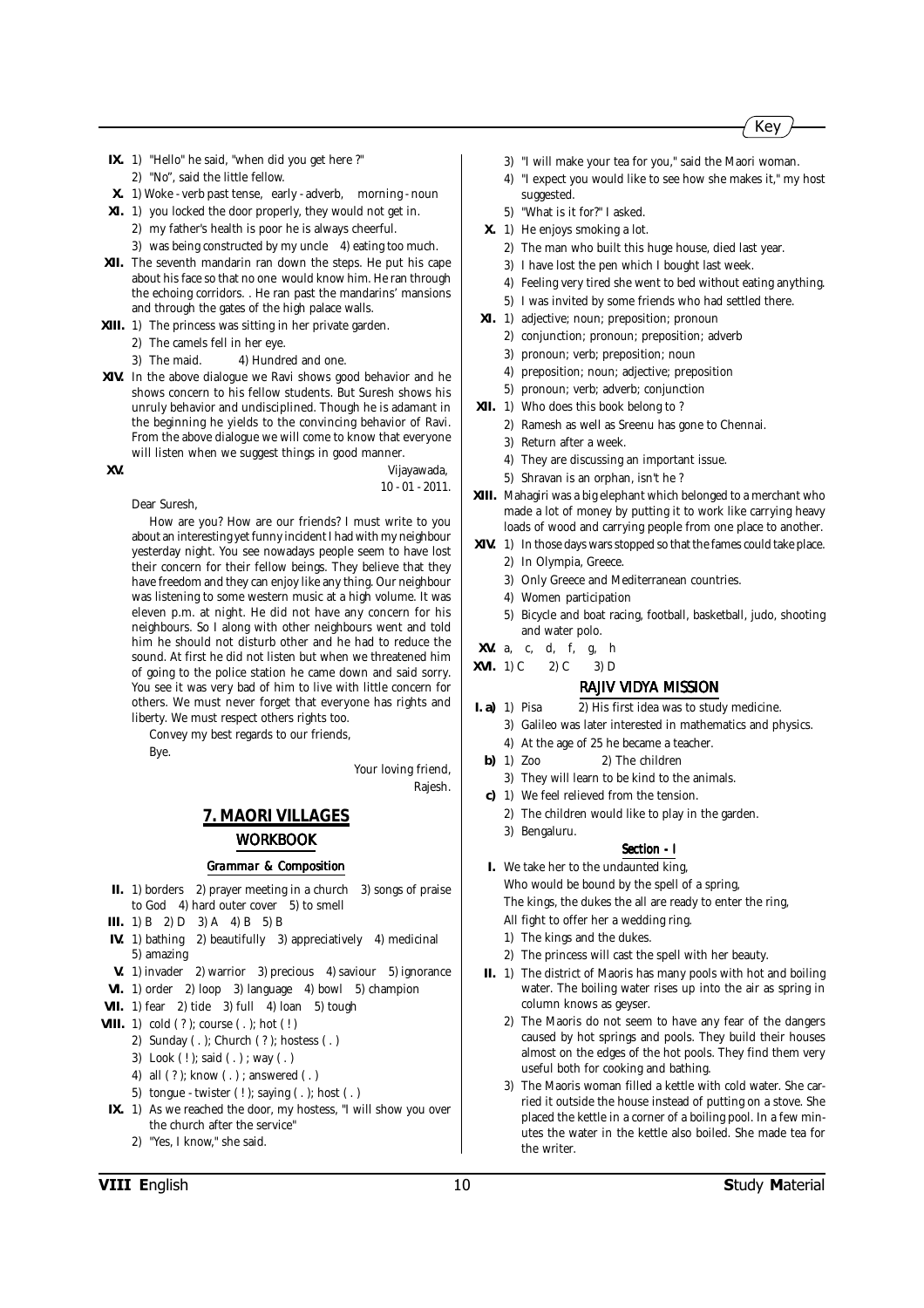

4) The Maoris led a simple life. They were kind, generous and hospitable. They lived in wooden houses due to the fact that earth quakes were frequent there. Their houses were on the edge of boiling water pools. They made use of these boiling water pools for their cooking purposes.

They attended the church on Sundays and offered their prayers to god.

#### **Section - II** *Set – A*

- **III.** 1) The stranger called him noble boy because he acted nobly long back. He brought a file and some bread when he was almost dying of hunger. Besides that he kept it secret. Though Pip had a chance to hand him over to the soldiers, he did not do it. He allowed the stranger, in fact the convict to go away.
	- 2) Provis was Abel Magwitch. He was a sheep farmer, and worked in New South Wales and made his fortune.
	- 3) Provis was a convict wanted by the police. To protect him seemed difficult to Pip. The more Pip dressed him the more he looked like the old convict whom Pip had met several years ago in the church yard. His movement showed that he had chains on his legs. His identity was crystal clear.
	- 4) Compeyson was well educated but he was a rogue and cheat. He deceived others by forging the signatures of others. He looted bank notes. He promised to marry Miss Havisham and got a lot of money from her. He did not turn up on her marriage day. He was caught by the police along with Abel Magwitch.

#### *Set – B*

- 1) Sindbad was a great sailor. He was an adventurer. He completed six voyages which were full of breathtaking risk. He had enough of adventure and determined not to take any further voyage.
- 2) The Caliph asked Sindbad to take letter and royal gifts to the king of Serendib in return for his message of friendship.
- 3) The pirates took Sindbad and others as prisoners who were forced to put on dirty dress. They took them to a distant land and sold them as slaves. Luckily, Sindbad was sold to good merchant.
- 4) The master loaded his elephant with as many tusks as it could carry. He was extremely happy that he got much wealth in the form of tusks due to Sindbad. As a token of gratitude, he set free Sindbad.
- **IV.** 1) c 2) c 3) b 4) d
- **V. 1)** Plough, till, field, manure, agriculture, monsoon, canals, crops, acre, fertilizers, farmers, seeds, grains. Plantation.
	- **2)** 1) Farmers plough their fields before the plantation work. 2) To achieve better yield, farmers often use fertilizers.
		- 3) Agriculture in India mostly depend on monsoons.
- **VI.** 1) b 2) b 3) a 4) a
- **VII.** 1) boundary 2) rectify 3) cautious 4) ledgering
- **VIII.** 1) treat 2) wood 3) chief 4) spine
- **IX.** 1) What an inquisitive person.
- 2) "No, I don't drink milk", he said.
- **X.** Thief noun, saw verb, police noun, from preposition
- **XI.** 1) She drinks milk everyday.
	- 2) Rice is the staple diet of the South Indians.
- **XII.** 1) She is so lazy that she does not undertake any job.
	- 2) The sea being calm, Sindbad set sail again.
	- 3) All the eggs were boiled by her.
	- 4) If I were you I would not smoke.
	- 5) The clerk asked if I were married.
- **XIII.** As we reached the door my hostess said, " I will show you over the church after service. The service itself was very interesting, for the clergy man was a Maori. He said the prayers first in Maori language and then in English, and the same with the lessons and sermon. The hymns we all sang together, the Maoris singing in their language while the rest of us sang in English.
- **XIV.** 1) Kumaon region was the favourite place of tigers.
	- 2) Jim Corbett came to the forest.
	- 3) About sixty four people were killed.
	- 4) Corbett stayed in the middle of the forest.
	- 5) An old woman came crying to Corbett.
- **XV.** We know that Suresh and Mohan are passengers in a bus. They share their ideas about trees. Though Mr. Suresh does not like trees in the end by explanative power of the Mr. Mohan he will realize the necessity of having trees around. We must remember that trees also are created by the same god who created us. We must allow them to grow.
- **XVI.** 16-04-2011,

Guntur.

#### Dear Suresh,

I would like to mention one of the unpleasant experience I had a few days ago. You know my passion for music. So I bought a sound system with great pleasure. But you see as soon as we brought it home and had it installed, we did not get it to function. We called the service centre. They came after three days and later they came, checked, and declared one of the important item in the machine is missing. We complained to the shop where we bought it. They said they were helpless and told us to contact the service centre. You see I am embarrassed with this incident and I advise you to check twice before you any electronic item from any shop.

Convey my regards to your family,

Your loving friend, Rahul.

### **8. AT THE CHURCH DOOR** *WORKBOOK*

- **II.** 1) quickly 2) to gulp 3) to spray 4) affected with pity 5) magical
- **III.** 1)  $D = 2$   $B = 3$   $C = 4$   $A = 5$   $C = 1$
- **IV.** 1) voyaged 2) hear 3) discovered 4) invented 5) sleepy
- **V.** 1) corridor 2) gradually 3) beneficial 4) favour 5) professor
- **VI.** 1) pinch 2) cloud 3) round 4) boat 5) calm
- **VII.** 1) dew 2) break 3) pace 4) hive 5) bluff
- **VIII.** 1) John ( ? ); cried ( . ); him ( . ); John ( ? ); softly ( . )
	- 2) surprise ( . ); John ( ? )
	- 3) start ( . ); true ( . ); everything ( . )
	- 4) is (?); while (.) 5) Jean (!)
- **IX.** 1) "That must be the man who will marry the young lady, "thought the tailor.
	- 2) When they passed, the husband said, "well, do you know who he is ?
	- 3) "John ?" he cried.
	- 4) "John ?" the old man repeated softly.
	- 5) Then for the third time he said, sobbing, "John ?"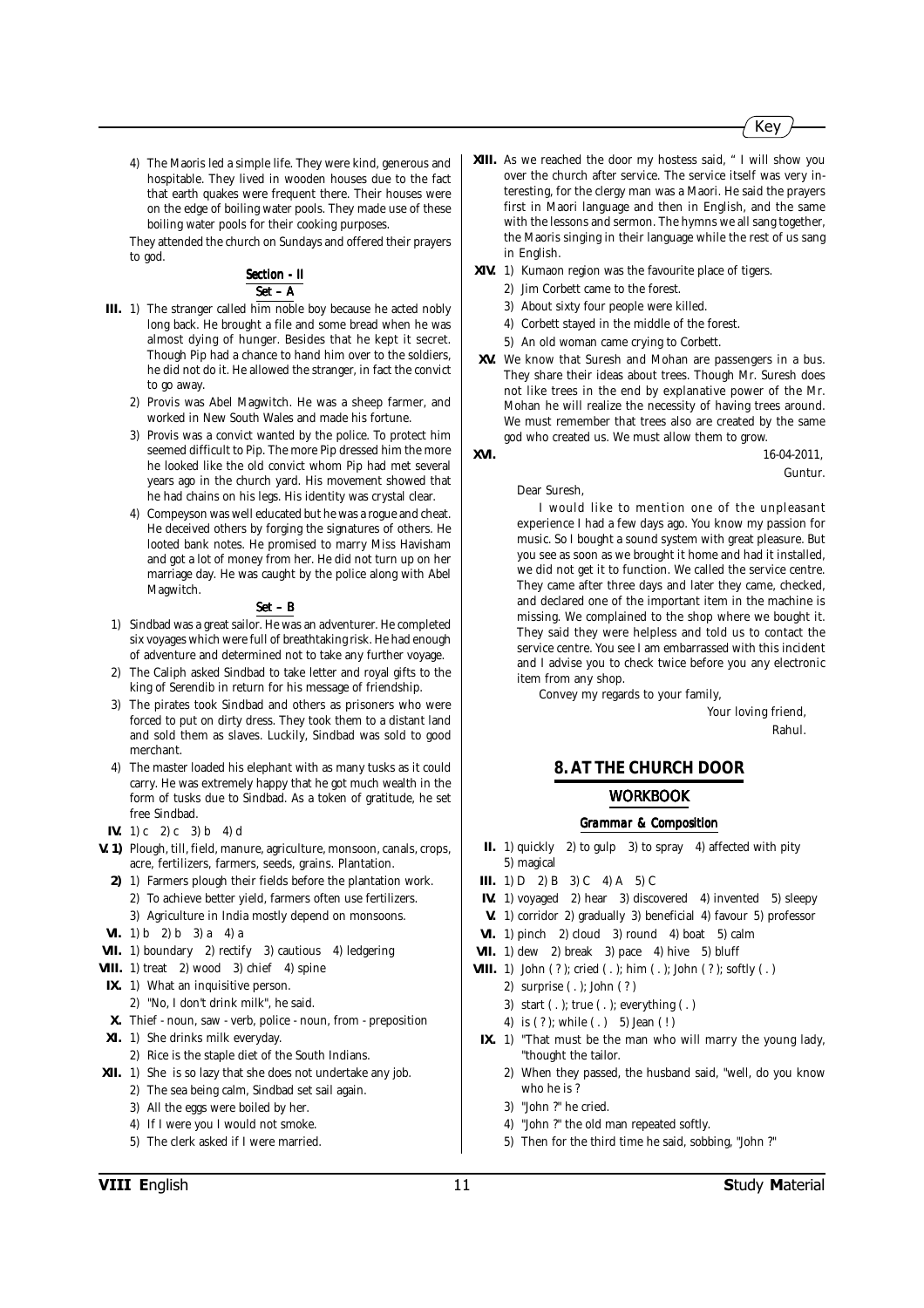- **X.** 1) A start was given by the old man.
	- 2) He asked his wife if she knew who he was.
	- 3) The priest appointed the tailor in his place.
	- 4) When I reached the house, my cousin had already left.
	- 5) Every man, who entered the church, was gazed at by him.
- **XI.** 1) pronoun; preposition; adjective; noun
	- 2) adverb; pronoun; conjunction; preposition
	- 3) adverb; pronoun; verb; preposition
	- 4) adverb; adjective; noun; preposition
	- 5) adjective; noun; verb; pronoun
- **XII.** 1) The school works between ten and two.
	- 2) Although he was poor, he was generous.
	- 3) This book contains wonderful stories.
	- 4) He entered the room hurriedly.
	- 5) They have been playing cricket since this morning.
- **XIII.** Human beings are sometimes cruel to crocodiles as they hunt and kill them and use their hides to make handbags and other luggage material.
- **XIV.** 1) More than 2000 kinds.
	- 2) In Africa; It is three inches in length.
	- 3) Slave ants
	- 4) The king ant looks after the administration; the queen ant gets various kinds of ants done by slave ants.
	- 5) By eating flesh of animals.
- **XV.** a, c, d, f, i, j
- **XVI.** 1) B 2) C 3) A

#### *RAJIV VIDYA MISSION*

- **I. a)** 1) Dolphins have a fin on its back.
	- 2) A dolphin moves by moving its tail up and down.
	- 3) The dolphins swallow their food.
	- 4) Dolphins feed their babies with their milk like all other mammals.

#### *Section - I Section*

**I.** They give us shade to keep us cool

They give us tasty fruit, To our health they suit

- They give us wood and food and winds to cool.
- 1) The trees are kind to us.
- 2) The trees give us fruits and wood and cool shade.
- 3) The birds are found in the boughs.
- **II.** 1) John was five years old, a circus came to the village. He slipped out of the house. The circus people took him away. Thus his parents lost him.
	- 2) The parents of John searched for him everywhere. The father went to the roadside shouting John! He ran wildly in the night also. His wife sat at the door weeping. They made every possible trial to find their lost son.
	- 3) The sprinkler at the door of one of the churches was an old man. He became the tailor's friend. The tailor and his wife lived with the sprinkler. One day, being old, the sprinkler died. The priest of the church appointed the tailor as the sprinkler.
	- 4) The tailor called the young man thrice John. The young man stopped and looked at him. A memory of his childhood came into his mind. He replied father Peter and mother Jean. He knelt down with his head on the knees of the old man and wept. He kissed his father and mother.

5) The circus people made him as one of the members of their circus team. He travelled with them through many countries. They sold him to a rich old lady. She adopted him, and sent him to school and college. After her death, John inherited her money and property.

#### *Section - II Section - II Set – A*

- **III.** 1) They decided that it would not be safe for Provis and also for themselves to keep him in England. He should be sent abroad and Pip should follow him.
	- 2) When Pip went home, Pip received the note" read this letter". The contents of the letter were that he should not go home that night as there was the danger of his being caught for giving protection to a convict.
	- 3) Wemmick came to know that Provis and Pip were being watched by someone. Provis should be shifted to safe place. Herbert suggested a new safe room for Provis which was far away from Pip's house. Herbert would visit Provis frequently and tell Pip about Provis. After a few days, Pip also could go and meet Provis personally.
	- 4) 1. The new room was far away from the house of Pip. 2. Herbert would go there and bring the information about the welfare of Provis. 3. After somedays when things become safer, Pip could go there in a boat and meet Provis personally.

- 1) One of them lent the other ten gold crowns to be returned on demand. But he did not repay the coins. Instead he denied taking any loan. If at all he had got the loan, he would have repaid it. There were no witnesses either for the lending or for the repayment. The case was complex and critical. Sancho Panza had to decide the dispute.
- 2) The debtor hid the ten gold crowns in the cane. He took the rod of justice of Sancho before swearing. He handed over his mysterious cane to the lender and swore that he had repaid the loan. Partly he was correct. In his stick that was held by the lender, there were the ten gold crowns.
- 3) Sancho observed the defendant giving his cane to the plaintiff while he took his oath. His oath was that he had truly restored the money into his lender's hand. Later he took his cane and left the court in hurry. By this Sancho discovered that the money in dispute was hidden in the cane.
- **IV.** 1) c 2) b 3) a 4) b
- **V.** Uniform, march, legal, illegal, court, prison, law, crime, thief, investigation.
	- 1) The police men wear khaki uniform.
	- 2) The police investigate into the crimes.
	- 3) The thieves and ruffians and law-breakers are put in prison in times of social trouble.
- **VI.** 1) very high 2) established 3) relieved 4) shattered
- **VII.** 1) employees 2) warmth 3) missionaries 4) hostilities
- **VIII.** 1) store 2) flood 3) giant 4) cat
- **IX.** 1) Is Chennai the capital city of Tamilnadu? 2) "where are you coming from?",asked my friend.
- **X.** her personal pronoun, beauty adjective, cast verb, spell noun, on - preposition
- **XI.** 1) Measles is an infectious disease.
- 2) Some of the children were eating ice-creams.
- **XII.** 1) Although it was raining, we enjoyed our holidays.
	- 2) Liquor is not sold here.
	- 3) She told him not to park his car there.
	- 4) She is the lady who flew a jet plane.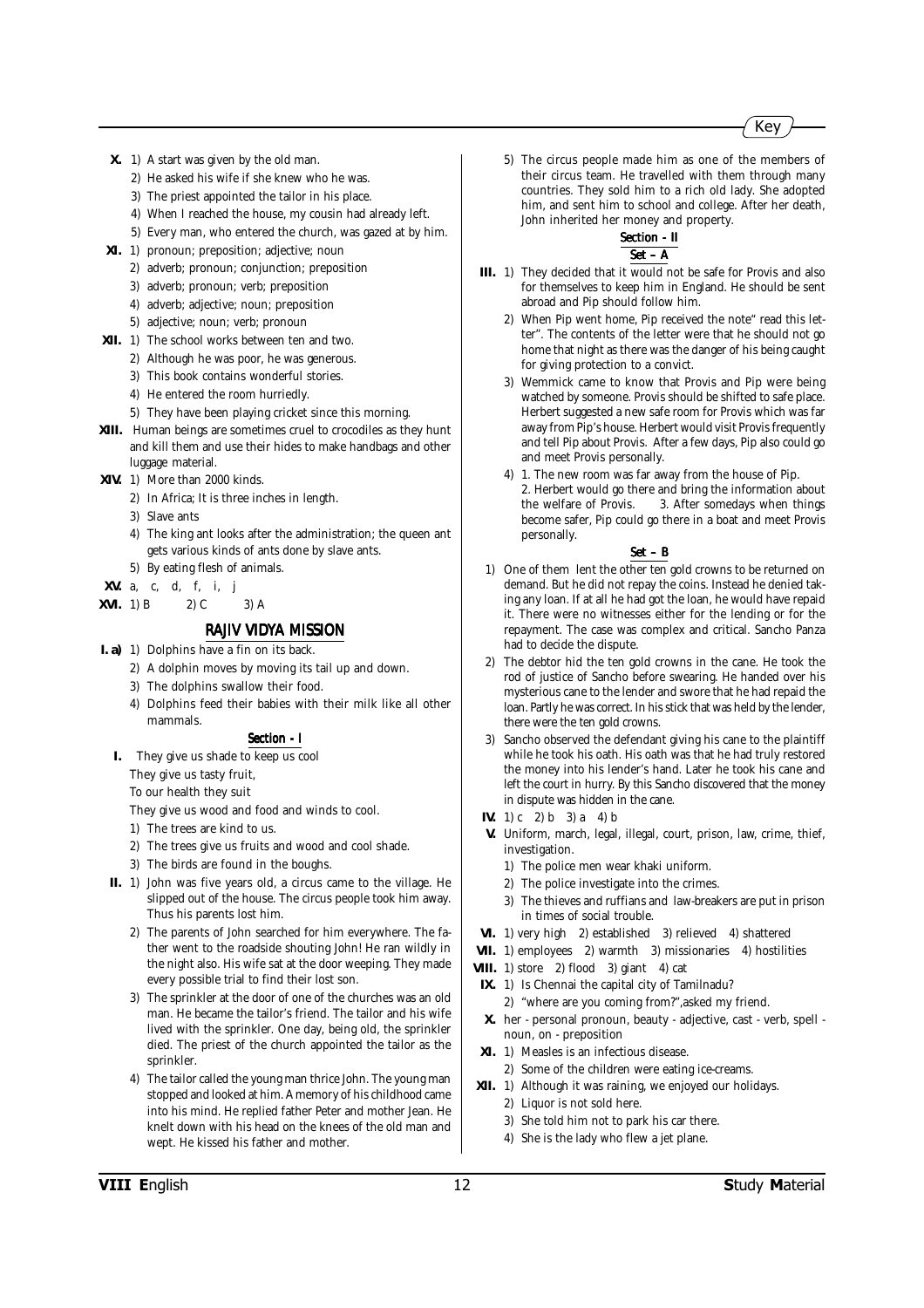

- **XIII.** When John was five years old, a circus passed through the village and put up its tent in front of the town hall. John saw them and slipped out of the house. After a long search his father found him among the trained goats and dogs. He was sitting on the knee of an old clown and was shouting with laughter.
- **XIV.** 1) They were frightened of the size and crowds of the city.
	- 2) They were afraid that they would not recognize their son.
	- 3) They had missed their son for fifteen years.
	- 4) They spent their Sundays at the churches with the hope of finding John.
- **XV.** From the above conversation we will come to know that Raju's father is very keen about reading newspapers. Raju is busy with his home work yet his father insists that he should read newspapers to develop one's general knowledge and he also says that one should know what happens around one's vicinity.

**XVI.** Tenali, 10 - 4 - 2011.

Dear Rajeev,

This letter will find you in good health. I must write about an incident that disturbed all who were writing the exam. On the last examination, one of the students came late. Not five or ten minutes. He came late by one hour. The examiner did not allow him in, but the boy was pleading and giving so many lame excuses. This was all right in our presence, and we were thoroughly disturbed this, yet we could do anything. In the end the examiner allowed the boy to write the exam after consultations with the chief. In my opinion late comers should not be allowed. Only then we will come to know about punctuality.

Bye, convey my regards to our friends and your family,

Your loving friend, Bharat Prasad.

#### **9. GALILEO**

#### *WORKBOOK*

#### *Grammar & Composition*

- **II.** 1) person with great knowledge 2) to make fun of 3) helpless 4) weak 5) related to sky
- **III.** 1) A 2) C 3) D 4) B 5) A
- **IV.** 1) pleasant 2) resumed 3) as long as 4) on condition that 5) cooler
- **V.** 1) secret 2) chief 3) courage 4) armies 5) fierce
- **VI.** 1) cute 2) crown 3) chemical 4) dear 5) stuff
- **VII.** 1) peon 2) vain 3) cough 4) brew 5) feel
- **VIII.** 1) 1564 ( . ); Pisa ( . ); Pisa ( . ); Galileo ( ? )
	- 2) Time ( . ); moment ( ! )
	- 3) animal ( ! ); grandpa ( . ); then ( ? )
	- 4) Ganga ( . ); woman ( . ); woman ( ! ); thought ( . )
	- 5) me ( ? ); joke ( ! ); you ( . )
- **IX.** 1) "Open the mouth a little," he said.
	- 2) "Close it," he added quickly.
	- 3) "The ears are bad," he said.
	- 4) "I don't like the head," he said.
	- 5) "What about the mouth ?" I said with a bitterness that was lost on the photographer, "is that mine ?"
- **X.** 1) If she doesn't weep, she will die.
	- 2) The dead body of the warrior was brought home by them.
- 3) "Open your mouth," he said to me.
- 4) Since she was not well, she did not attend the party.
- 5) Unless you start early you will be late to school.
- **XI.** 1) noun; noun; conjunction; pronoun
	- 2) pronoun; verb; adjective; preposition
	- 3) adjective; verb; preposition; adjective.
	- 4) pronoun; adverb; verb; preposition
	- 5) pronoun; verb; conjunction; preposition
- **XII.** 1) I often forget my friend's telephone number.
	- 2) In spite of getting tired, he continued to work.
	- 3) Even though we have complained many times, the authorities haven't taken any action.
	- 4) I don't know this address.
	- 5) This bike belongs to my brother.
- **XIII.** Kites are man's second oldest plaything and before them dolls were used as playthings. Man first used kites in war to lift battle supplies and drop them near the place of fighting and also to carry other things.
- **XIV.** 1) To be the lucky customer who did not have to pay for her shopping.
	- 2) That once a week, one of their customers gets free goods.
	- 3) To be the lucky customer.
	- 4) That one day the manager of the supermarket would approach her and say, "Madam, everything in your basket is free".
	- 5) She had forgotten to buy tea powder and so she rushed back to buy one and got the tea.
- **XV.** a, b, c, e, g, i
- **XVI.** 1) C 2) A 3) C

#### *RAJIV VIDYA MISSION*

**I. a)** 1) Galileo 2) The learned men in the university. 3) Because Galileo began to prove that their teachings were false.

#### *Section - I*

- **I.** The twinkling stars in the sky The blooming flowers in the garden The shining rainbow in the sky Are far prettier, but not half as pretty As the smile on thy beautiful lips.
	- 1) Ships 2) Clouds 3) The smile on the lips.
- **II.** 1) The young Galileo wanted to become a doctor. The speech of a famous lecturer on mathematics changed his mind.
	- 2) Galileo observed that at first the lamp swung in a wide arc and then the arc became shorter and shorter. The time taken by each swing seemed to him to be the same. He counted the time of each swing by putting his fingers on his pulse as he had no watch. This led to the discovery of the principle of pendulum.
	- 3) Galileo got on the top of the Leaning tower in Pisa. He dropped from there a ten pound metal ball and a one pound metal ball at the same time. Both the waits struck the ground at the same moment. Thus Galileo disproved the statement of Aristotle.
	- 4) Galileo took his telescope to Venice. It was a looking tube to people of Venice. They came in large numbers to look at it. They carried it to the top of it their high buildings and looked through it at the ships out in the sea.

His invention helped Galileo. The ruler of Venice appointed him professor for life at the university of Padua.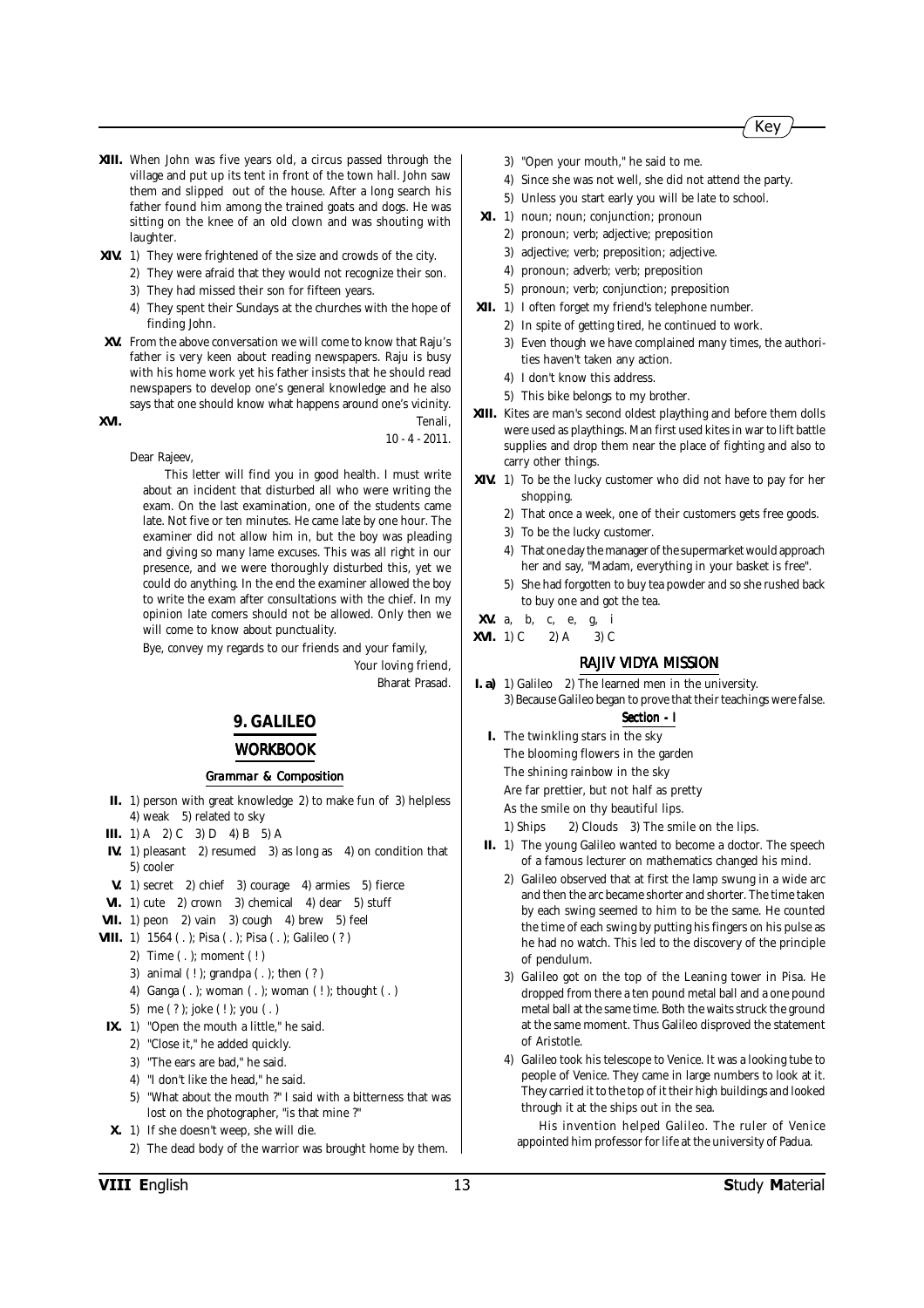### **Section - II**

*Set – A*

- **III.** 1) One was Molly, wife of Provis. The other woman was ten years younger than Molly. Out of jealousy they quarreled with each other. The result was the younger woman was murdered by Molly. The police arrested Molly.
	- 2) Provis had a daughter nearly two years old. Molly the wife of Provis was arrested on the charge of murder. She refused to go with Provis, whatever the outcome of her trial she even said that she would destroy her child. Nearly twenty years ago Provis gave Pip two pounds. He liked Pip for his nobility by bringing a file and some food to eat. Pip assured all protection to Provis. So it was natural on the part of Provis to love Pip very much.
	- 3) Pip asked Jaggers so many questions to make sure that Estella was the daughter of Molly and Provis was the father of Estella.
	- 4) Provis and Compeyson fought under the water and the result was that Provis was badly hurt at the chest and Compeyson swam away but died.

#### *Set – B*

- 1) King Serendib treated Sindbad with joy and received King Caliph's gifts and entertained Sindbad for a number of days.
- 2) The job assigned by the new master was to shoot the elephants and inform this to his new master.
- The elephants realized that Sindbad was killing elephants for tusks. So they thought they stop killing elephants if they had shown him the place where a lot of ivory is available. So they took him to the place where there were so many tusks were found.
- 4) Caliph told Sindbad that his long absence had caused him great worry. He hoped for the best, though he did not believe story of ivory hill, he had firm belief in Sindbad and believed the story was true.
- **IV.** 1) a 2) c 3) c 4) c
- **V.** Doctor, medicines, patients, tonics, injections, positive, sample, prescription.
	- 1) The doctors use only properly sterilized instruments in the surgeries.
	- 2) Patients bring their samples of urine and stools to get tested.
	- 3) They sell medicines only on doctor's prescription.
- **VI.** 1) c 2) b 3) c 4) a
- **VII.** 1) feature 2) dwindle 3) opaque 4) annual
- **VIII.** 1) cue 2) puncture 3) august 4) champagne
- **IX.** 1) Ramesh and Sita are good friends. They live in Hyderabad. 2) " I am your son", said the stranger to the old lady.
	- 3) " Can you post this letter", the lady said to the boy. 4) Alas! She lost her wealth in gambling.
	-
- **X.** She pronoun , hurriedly adverb, and conjunction, in - preposition
- **XI.** 1) They went to see their cousin in Delhi last year.
- 2) We saw many deer in Madhumali sanctuary.
- **XII.** 1) She is the girl who fought with a cheetah.
	- 2) This is the house that has been destroyed in the kargil war. 3) she is the lady who writes funny stories.
	- 4) All the guests were greeted by the Prime Minister in person.
- **XIII.** But Galileo did not obey church's orders for long. He continued his studies and after a time he started teaching his ideas again. Besides, he wrote a book in which he criticized the old beliefs. When the book came out, the Inquisition once again ordered him to appear before it to be tried as an unbeliever. After a long trial, he was sent to prison, but as was an old man, he was allowed to go home after twenty two days later.
- **XIV.** 1) Lippershey
	- 2) A telescope is used to watch the distant objects.
	- 3) Yes, Galileo made a telescope on the model of Lippershey's.
	- 4) Astronomers
	- 5) Study of space and stars.
- **XV.** The two friends together go their teacher and discuss this matter with their teacher. The teacher says neither of them is completely wrong nor right. He says a school is not only for scholastic development of the students but it is also for the emotional and character development. The teacher says Krishna is correct in having a music teacher, at the same time one should concentrate on one's studies as well.

**XVI.** Hyderabad, 22 - 4 - 2011.

Dear Ramesh,

I hope you have written your all exams well and enjoying yourself the holidays.

I must write you one of the bad experiences that I had to face with one of my friends. You know that I would never allow such things as copying in the examination to happen to me. I never seek help from others and never help others in such circumstances. My friend took it very bad, but I could not help him. Later when we came out of the examination hall I explained to him everything and my policy of getting through the exams by one's own efforts. He understood this and did not bother me again and for the second examination onwards he came prepared well. Do come to our city during this summer, we both can go around the city and see some of the nice things, bye!

Convey my regards to your family,

Yours lovingly, Rajesh.

#### **10. MACBETH**

#### *WORKBOOK*

- **II.** 1) patient 2) to revolt 3) surprise 4) disappear 5) to hide **III.** 1) A 2) C 3) B 4) D 5) A
- **IV.** 1) parted 2) precious 3) handsome 4) inspired 5) misfortune
- **V.** 1) community 2) trouble 3) scientist 4) kerosene 5) artificial
- **VI.** 1) fear 2) mill 3) bitch 4) teacher 5) range
- **VII.** 1) rise 2) burst 3) squeeze 4) ray 5) stood
- **VIII.** 1) else (?); he (.); she (.)
	- 2) day ( ! ); walk ( ? ); work ( . )
		- 3) man ( ? ); asked ( . ); Lila ( . ); spy ( ? ); asked ( . )
		- 4) lies (? ); man (!) 5) meal (!); tiffin (.)
- **IX.** 1) "Oh, there's nothing to see yet," he said.
	- 2) "The eyes," I said hesitatingly, "Don't look very much like mine."
	- 3) "No," he went on, "I don't are for it."
	- 4) "Yes," he said quietly, "It is you."
	- 5) "The ears though," I said, "strike me as a good likeness; they're just like mine."
- **X.** 1) Take an umbrella in case it rains.
	- 2) Tell me why you are not going to school.
	- 3) The teacher asked her if a dog had ever bitten her.
	- 4) My uncle who lives on Mumbai is a chemical engineer.
	- 5) She is so short that she cannot reach the switch.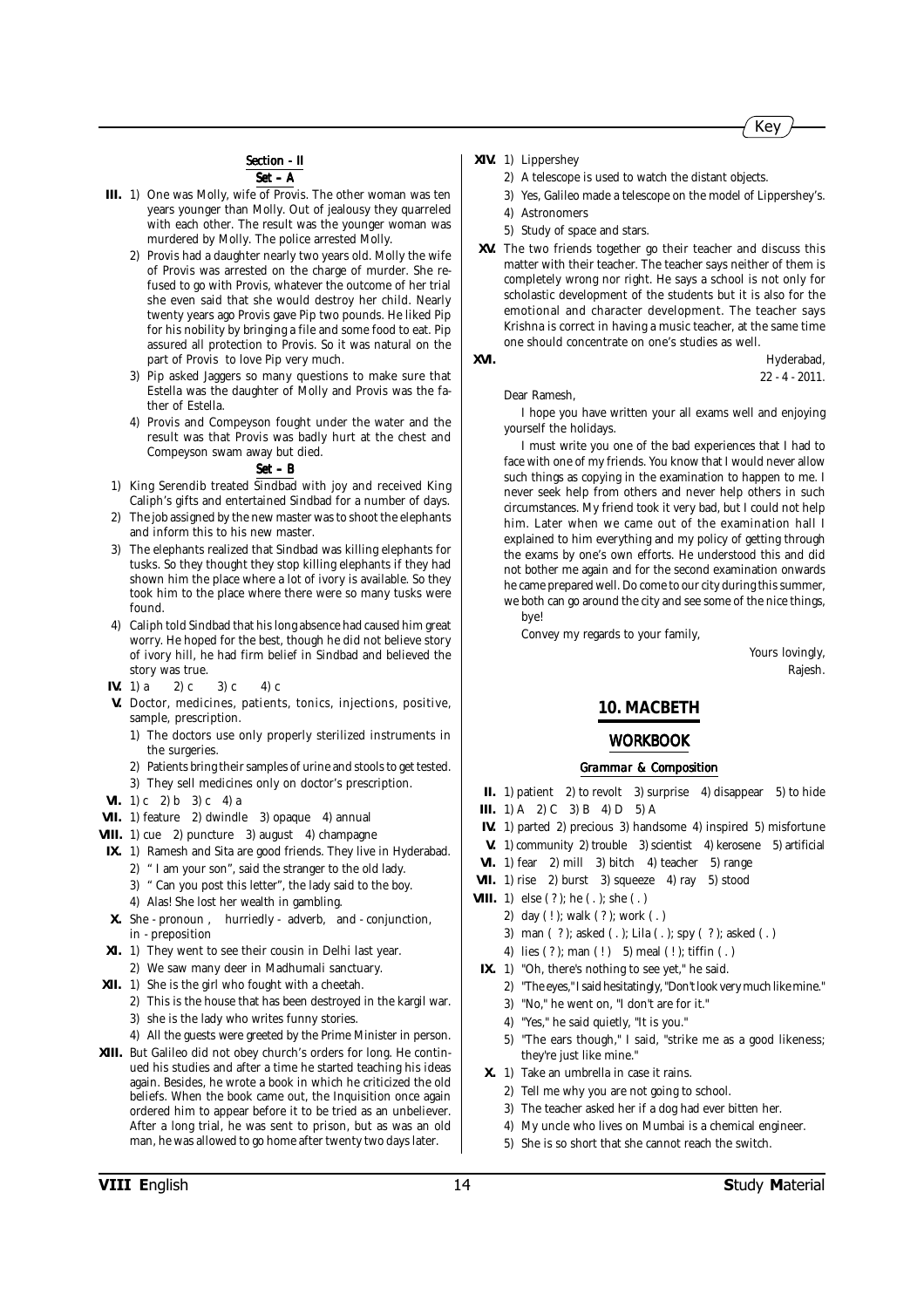- **XI.** 1) pronoun; adjective; conjunction; noun
	- 2) verb; noun; conjunction; preposition
	- 3) conjunction; noun; adverb; preposition
	- 4) conjunction; noun; verb; noun
	- 5) preposition; adjective noun; noun
- **XII.** 1) Why haven't you done homework ? 2) He did not come to school yesterday.
	- 3) I can do the work.
	- 4) She said that she was not well.
	- 5) I like listening to music.
- **XIII.** It was Sunday evening and Shankar was returning home on bicycle after a football match. As it was getting dark and there was no moonlight, he was in a hurry to get home and so he
- took the shortest way.<br>XIV. 1) Whales 2) As is 2) As much as thirty three African elephants.
	- 3) The blue whale, the sperm whale and the grey whale.
	- 4) They freed on fish and squids.
	- 5) By listening to the echo of their own sounds.
- **XV.** a, c, d, f, h, i
- **XVI.** 1) B 2) C 3) D

#### *RAJIV VIDYA MISSION*

- **I. a)** 1) Messengers
	- 2) The messengers informed Macbeth and Banquo that the king had given him the title of the Thane of Cawdor.
	- 3) Banquo warned Macbeth to forget the words of the witches as they often led one into wicked deeds.
- **b)** 1) 1) Crocodiles live in lakes and rivers.
	- 2) Living fossils. 3) The Romans.
	- **2)** 1) The soldiers carry guns, grenades and ammunition, 2) The soldiers spend most of their time at the border of our country.
		- 3) It requires a lot of strength and courage to become a soldier. *Section - I Section*
	- **I.** Let the birds come and play with you, Let them grow and live with you.
		- Make the world a house of bliss,
		- Let everyone live in peace.
		- 1) We should not give pain to animals.
		- 2) Hare 3) A robin will repay us with a song.
- **II.** 1) The first witch saluted him as the Thane of Glamis. The second witch called him the Thane of Cawdor. The third one told him that he would be the king of Scotland very soon. The first prophecy did not amaze Macbeth because Glamis was his own state. The second prophesy amazed him because the Thane of Cawdor was still alive. The third prophesy greatly amazed him because the king was alive and he had two sons also. There was no possibility of his becoming the king. All their prophecies came true.
	- 2) Lady Macbeth was greedy and ambitious. She was a bad woman. She would do anything for power.
	- The first spirit warned Macbeth against Macduff, the Thane of Fife. The second spirit advised him to be brave as none born of woman would have the power to kill him. The spirit comforted him saying that he would never be defeated until the forest of Birnam moved.
	- 4) In the battle Macbeth came face to face with Macduff. He told Macduff that all his efforts to overcome him would go in vain because none born out of woman could kill him. At this, Macduff answered that he was never born of a woman in the ordinary way but untimely taken from his mother's womb. Macduff cut off the head of Macbeth. The third prophecy of the spirits also come true.

5) Malcolm ordered everyone of his soldiers to cut bough and hold it before him to conceal the number of his army. It seemed that the forest of Birnam started moving. The confidence of Macbeth was gone. He was afraid and realized what fear meant. He saw his downfall in the movement of the forest Birnam.

#### *Section - II Section - II Set – A*

- **III.** 1) Pip decided to leave London for Cairo to join the company of Herbert, so he sold everything he had.
	- 2) Pip went to Cairo to join Herbert's company.
	- 3) Estella's request to Pip was to give his consent that they would continue their friendship.
	- 4) Pip took her hand in his hands and told her that there was no parting thereafter. She would be his wife. This offer of Pip made Estella happy.

- 1) Mr. Loisel bought for her a new dress costing four hundred francs. She borrowed a diamond necklace from her rich friend Madame Forestier.
- 2) The cost of the replaced necklace was thirty six thousand francs.
- 3) The merchant used to get some profit everyday. But that day he had no business, he could add nothing to his gains. So he was unhappy.
- 4) 1. One hundred and one camels were led by their noses one after the another.
	- 2. A kite carried them off.
	- 3. The camels fell into the left eye of a princess.
	- 4. Her maid fished out all the camels from the eye of the princess with a towel.
- **IV.** 1) a 2) a 3) c 4) a
- **V. 1)** Concert, artist, singer, performance, orchestra, choir, musician, instruments, star, play.
	- **2)** 1. Rajeev can play many musical instruments.
		- 2. His brother is performing artist. He gave many concerts.
		- 3. The choir in the West Minister Abbey won the hearts of music lovers.
- **VI.** 1) a 2) b 3) b 4) b
- **VII.** 1) exclusively 2) defectively 3) aggressive 4) idealistic
- **VIII.** 1) censor 2) mould 3) wrench 4) psalms
- **IX.** 1) " I hope you slept well", said my host at the breakfast. 2) " Believe me, I know it", I told him.
- **X.** 1) He does not understand the importance of being punctual.
- 2) There is no room in this compartment.
- **XI.** 1) She is the woman who fought with the burglars.
	- 2) Though it was raining we continued our game.
	- 3) The telescope was invented by Lippershey.
	- 4) The receptionist asked me how many days I would stay there.
	- 5) Seeing the cat, the rat ran away.
- **XII.** 1) From this time Macbeth and his queen were troubled with terrible dreams and dreadful fancies.
	- 2) They had no peace of mind.
	- 3) Macbeth determined to seek out the witches and make them tell about his fate.
	- 4) He found them in a cave preparing charms.
	- 5) They asked Macbeth whether he would have his answers from them or whether he would prefer to have them from their masters, the spirits. Macbeth boldly answered, "call them, let me see them".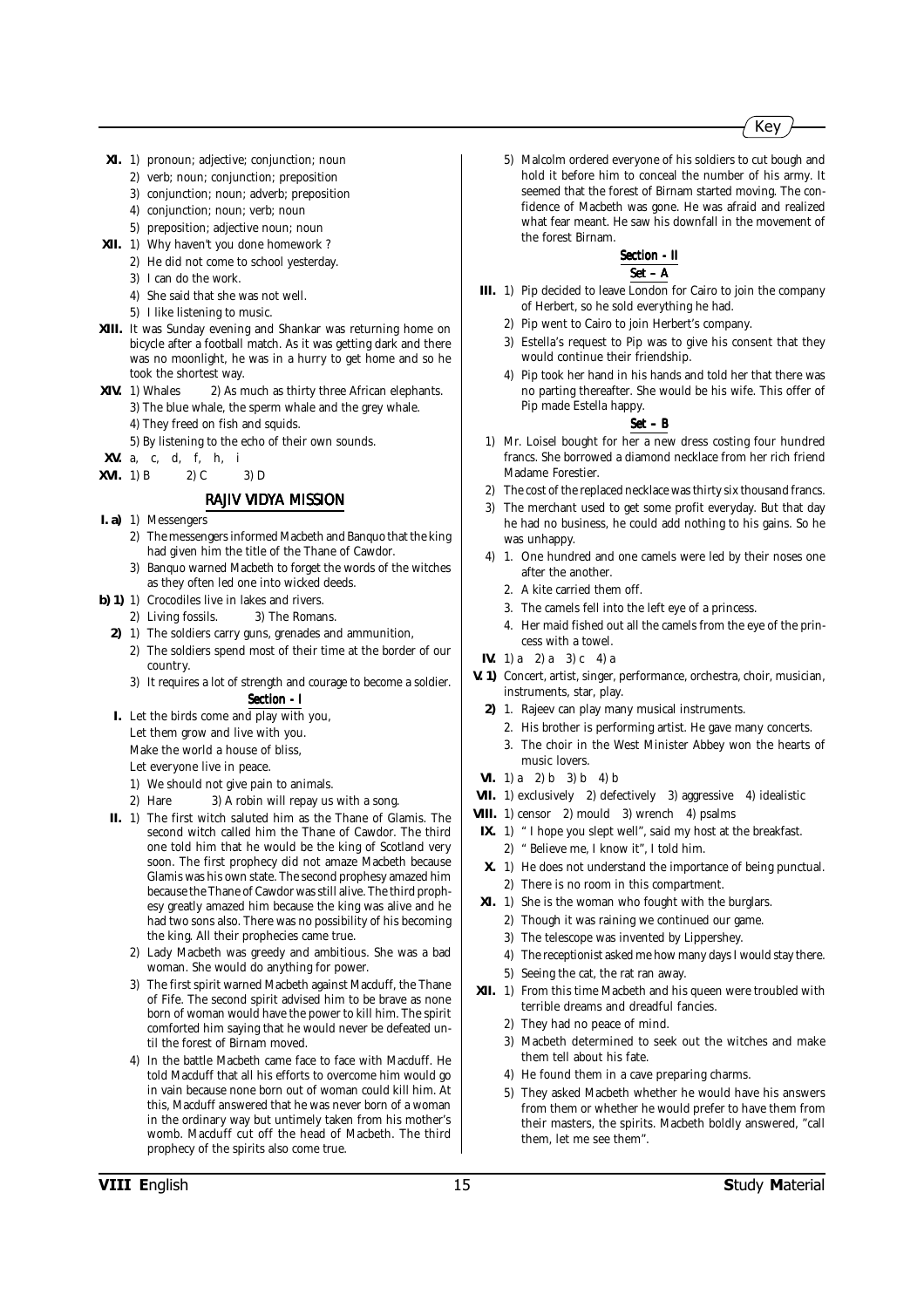#### **XIII.** 1) The Lady Macbeth was plotting.

- 2) The attendants were sleeping without any suspicion. But they had been drugged.
- 3) The king Duncan was sleeping peacefully.
- 4) Because the king resembled her father.
- 5) Only the murderer and a wolf would move about in such hour.
- **XIV.** In the above dialogue we will come to know that Raju has a false notion about the government programmes. He believes that all are done only to cash the ignorance of the people. But Suresh is not like that. He is well informed and has an idea about the disease as well as the programs sponsored by the government. In the end Suresh succeeds in convincing Raju.

**XV.** Vijayawada, 21-06-2011.

#### Dear Kumar,

I hope this letter will find you in good health. You see, I had an interesting interaction with a soldier who is a BSF guard. We had some nice time together and I have decided to go for the NDA exam. My father and my mother and brother everybody appreciated my decision. We all believe that one should at least for sometime work for our country. Think about this and do write to me about your idea. If you too are interested we will go together for the coaching classes in Hyderabad. Let me know your decision soon.

Bye.

Convey my regards to your family,

Yours lovingly, Prasanna.

#### **11. THE UNIVERSE**

#### *WORKBOOK*

#### *Grammar & Composition*

- **II.** 1) decorated with bright lights 2) great 3) go round 4) of the sun 5) not quite
- **III.** 1) B 2) A 3) C 4) D 5) B
- **IV.** 1) illuminated 2) revolve 3) galaxy 4) orbits 5) extremely
- **V.** 1) emptiness 2) diameter 3) capital 4) evidence 5) system
- **VI.** 1) cool 2) hurt 3) major 4) magazine 5) dance
- **VII.** 1) half 2) door 3) bear 4) nice 5) leaf
- **VIII.** 1) far (?); Holmes (.); smile (.); owner (?)
	- 2) name ( ? ); young man ( . ); Robinson ( . )
		- 3) Bushrod ( ? ); ghost ( > ); Robert ( . ); night ( ? )
		- 4) cry ( . ); you ( ? ); faltered ( . )
		- 5) mine ( ? ); last ( . ); you ( ? )
- **IX.** 1) Holmes kept cool and said, "I don't know about any others who have been troubling you with queries ?"
	- 2) "What is your name ?" Holmes asked the young man.
	- 3) "Take it back with you, Bushrod," said Mr. Robert.
	- 4) "Well, I'll have to admit", said the judge thoughtfully.
	- 5) "Did you bring along the stuff ?" asked the judge.
- **X.** 1) Her father being a cloth-merchant, she has lots of sarees to wear.
	- 2) The evening being pleasant we went out for a long walk.
	- 3) She is so rich that she always gets what she wants.
	- 4) If the weather had not improved, the match would not have been resumed.
	- 5) Being a medical representative, my brother spends a lot of time in travelling

#### **XI.** 1) preposition; adjective; preposition; noun

- 2) pronoun; adverb; verb; adjective
- 3) pronoun; adverb; preposition; verb
- 4) pronoun; adverb; adjective; preposition
- 5) adjective; noun; pronoun; preposition
- **XII.** 1) I hate him very much. 2) He can lift this suitcase. 3) Where are you going ?
	- 4) Since there was little sugar, she made coffee without sugar.
	- 5) If it rains, I will not go out.
- **XIII.** Fossils tell us something about the history of the world. They are the remains of plants and animals preserved in a rock and they many forms.
- **XIV.** 1) i) The diamond is the hardest substance known to man. ii) They are beautiful and so people would still enjoy looking at them.
	- 2) Round diamond is called a brilliant.
	- 3) The facets cut in the diamond make it sparkle.
	- 4) By breaking up the light into different colours.
	- 5) A French woman, Agnes Sorel, in 1430.
- **XV.** b, d, f, g, h, i
- **XVI.** 1) B  $2)$  A  $3)$  C

#### *RAJIV VIDYA MISSION*

- **I. a)** 1) The astronomers
	- 2) The galaxies which are far from us.
		- 3) Some astronomers believe that our galaxy is a part of super galaxy which consists of many galaxies.
- **b)** 1) 1) Parrots live in tropical areas.
	- 2) They eat fruits.
		- 3) No, they can't understand. They can only imitate sounds.
	- 2) 1) Most penguins live in the southern hemisphere, especially in Antarctica.
		- 2) The penguins feed on krill, fish, squid and some other forms of sea life.
		- 3) Penguin is flightless bird.
			- *Section I Section*
	- **I.** I, like a deer wish to jump and hop,
		- I, like a bird wish to soar up in the sky, but
		- I would never like to be caged
		- Nor would I like to be tamed. 1) Bird 2) Deer
		-
	- 3) The child does not like to be caged or tamed.
	- **II.** 1) They thought that the earth was a flat one with a blue roof above, the sun and the moon and the stars all silently moving across.
		- 2) The Milky Way is a part of the galaxy stretching across the sky as a pale white band of stars. It consists of at least a hundred thousand million stars.
		- 3) Our galaxy is the only one among the numerous galaxies. It takes for us two million light years to reach another nearest galaxy. Beyond it there will be empty space again and another galaxy at a longer distance. There are nearly 150 million galaxies. We can't say where some galaxies are today because they must have moved a great deal.
		- 4) The sun is at the centre of our solar system. The earth revolves round the sun. The moon revolves round the earth. The planet, Jupiter is the biggest of all the planets in our solar system. The solar system consists of the sun, the nine planets and about thirty small moons circling round various planets. Our solar system is so big that the earth looks like a fly in a town with one mile in diameter and the moon is just like the head of a pin.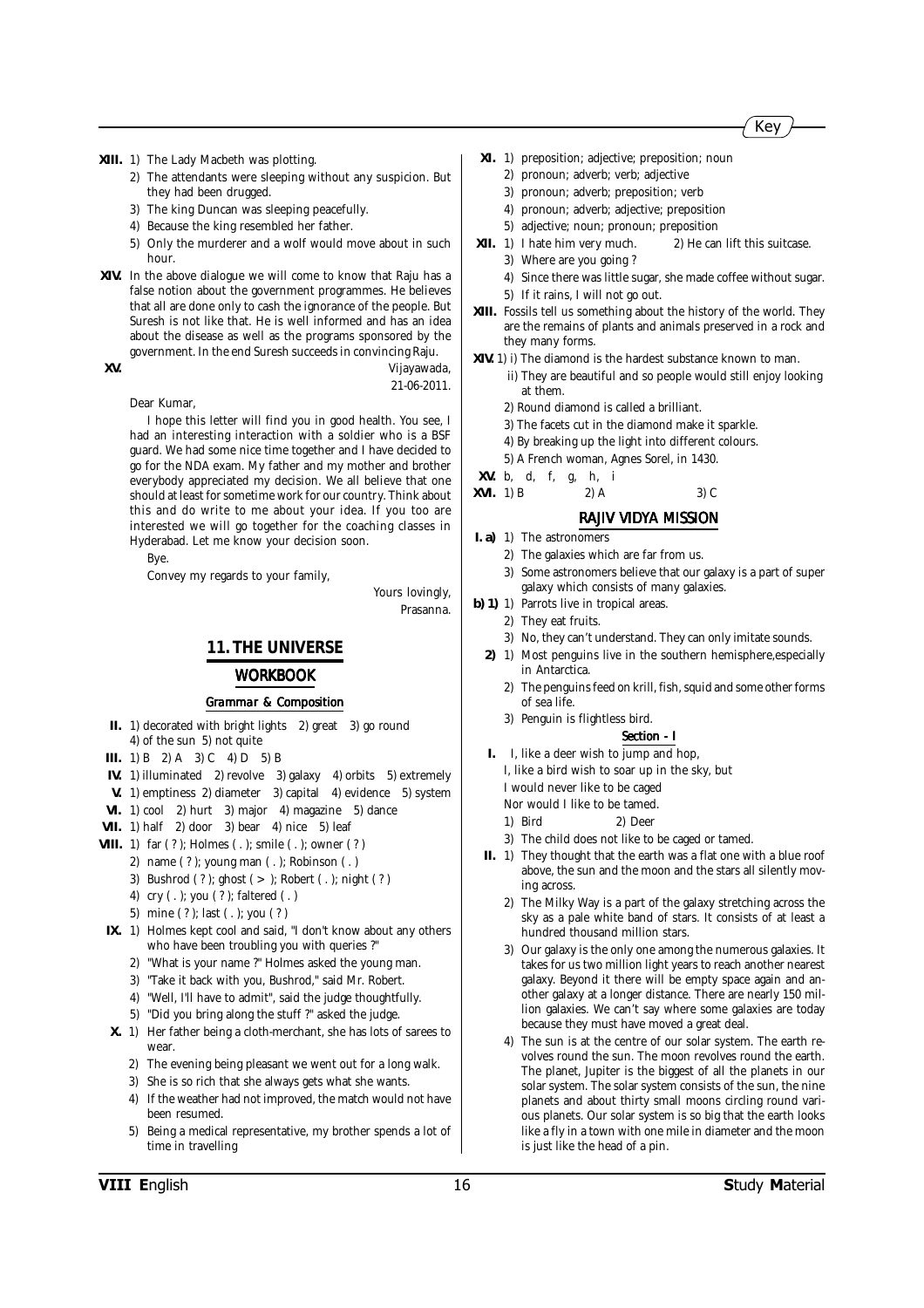

### **Section - II**



- **III.** 1) Pip was expected to play in Miss. Havisham's house and give some entertainment to her.
	- 2) Pip was in tears because Estella put the plate of food for him on the stones in the yard. She did not ask him whether the food was enough or not. She did not even look at Pip. Pip felt insulted and so he began to cry.
	- 3) In the house of Miss Havisham Pip met a gentle man. He first told Pip that he hated boys as they would be impolite and bad. Any how he advised Pip to be good and be a gentle man.
	- 4) After seeing the room, the dusty furniture and other things Pip was able to understand the miserable lonely life of Miss Havisham. He agreed to play with Estella to make Miss Havisham forget her misery and woes. She would get some relief.

#### *Set – B*

- 1) Orlando won the wrestling match. Rosalind was very happy and she offered her chain to him saying that she was not fortunate to give him a more valuable present.
- Rosalind and Celia were tired when they reached the forest. They saw an attendant of a shepherd passing that way. They asked him for food and shelter. The man was going to sell his cottage and sheep. They bought them and made themselves comfortable in the cottage.
- 3) Adam was the faithful servant of Orlando. When Orlando offered five hundred crows he had saved, Orlando was touched by his generosity. He praised him that the old nature of faithfulness still existed in him.
- 4) Oliver induced Orlando to an unequal combat during which he thought that Orlando would be killed. But Orlando won the combat. Oliver set fire to the hut in which Orlando lived.
- **IV.** 1) b 2) b 3) b 4) b
- **V. 1)** Sell, buy, groceries, business, cheap, expensive, money, cost, reduction, fair.
	- **2)** 1. Ravi was coming from the grocery shop when I went to see him.
		- 2. The goods in that shop are very expensive. they don't offer any reduction on the goods we buy.
		- 3. They don't sell soft drinks in that shop.
- **VI.** 1) b 2) a 3) a 4) a
- **VII.** 1) coercion 2) spontaneous 3) courageous 4) legal
- **VIII.** 1) feature 2) fruit 3) downstairs 4) sing
- **IX.** 1) " The baby is dead!", she cried.
	- 2) "How wonderful the flowers are! Who owns this garden?", asked the girl.
- **X.** Before preposition, famous adjective, very adverb, hard - adjective
- **XI.** 1) They have bought a lot of new furniture.
	- 2) She brought up her children with great difficulty
- **XII.** 1) She was stung by a scorpion.
	- 2) If she had come to my help I would have helped her.
	- 3) In order to become rich he works very hard.
	- 4) The clerk asked me if I had registered my name there.
- **XIII.** We have said that our galaxy contains at least a hundred thousand million stars. Perhaps there are twice as many. You may therefore think that the galaxy is closely packed with stars; indeed they seem to crowd thickly together in the Milky Way. Nevertheless the fact is that the galaxy is mostly empty think of the solar system once again as a one mile town with the sun in the centre as a foot ball.
- **XIV.** 1) The galaxy stretches across the sky like a pale white banb. 2) Heavenly Ganga.
	- 3) It is in the shape of a biscuit.
	- 4) 165 miles per second.
	- 5) 250 million years for one revolution.
- **XV.** From the above dialogue we come to know that weather plays a vital role in our health. If we don't live in good atmosphere and healthy surroundings we will definitely fall a prey to the pollution that is engulfing us. So we must all be aware of our surroundings and try to keep the our surroundings clean, healthy and hygienic. **XVI.** Machilipatnam,

Dear Rajeev,

Hope this letter will find you in good health by the grace of our Lord. Yesterday I read a news article in the Hindu paper. You remember we often had bitter arguments about our food and eating habits. You always argued that meat and fish are good they give strength. No one denies it. But in the yesterdays article, vegetables too are good for health and they have their own advantages. Especially, the leafy foods and some vegetables they increase the secretion of digestive fluids. This means they are also good for our health. Even the Europeans the champions of meat eating are opting for vegetarianism. So leave all your irrational doubts about being a vegetarian and start eating all those you have not eaten all these days.

Bye,convey my regards to the members of your family,

Yours lovingly, Ravi Prakash.

16-05-2011.

#### **12. SOHAB AND RUSTUM**

#### *WORKBOOK*

- **II.** 1) challenge 2) to separate 3) skill shows 4) origin of birth 5) to hold
- **III.** 1) D 2) A 3) B 4) C 5) A
- **IV.** 1) saved 2) protection 3) defend 4) precious 5) handsome
- **V.** 1) pregnant 2) marriage 3) believe 4) warrior 5) announce
- **VI.** 1) chain 2) game 3) fever 4) said 5) fort
- VII. 1) mere 2) beam 3) lime 4) lick 5) keen
- **VIII.** 1) Persia ( . ); challenge ( . ); fight ( ? )
	- 2) this ( ? ); name ( ? ); king ( . )
	- 3) saviour ( . ); advice ( . ); me ( . )
	- 4) death ( ? ); advice ( . ); me ( . )
	- 5) Rustum ( ? ); he ( ? )
- **IX.** 1) "Persia is safe as long as Rustum leads our soldiers", said Kaikoos, King of Persia.
	- 2) "Unless Rustum is killed, our armies can hope to see victory," the enemies of Persia used to say.
	- 3) "If you must go, I want to tell you something," said Tanimeh.
	- 4) "You are the son of the great Rustum, the shield of Persia", said Tanimeh.
	- 5) "I'll not return," he said, "unless I find my father".
- **X.** 1) Sohrab asked the young man if he was ready to fight with him. 2) When the king's message reached him, he took leave of his father and hurried back.
	- 3) If I had found a younger champion I would have called you.
	- 4) Drawing his sword, he rushed at Rustum.
	- 5) She was given a precious stone by him at the parting.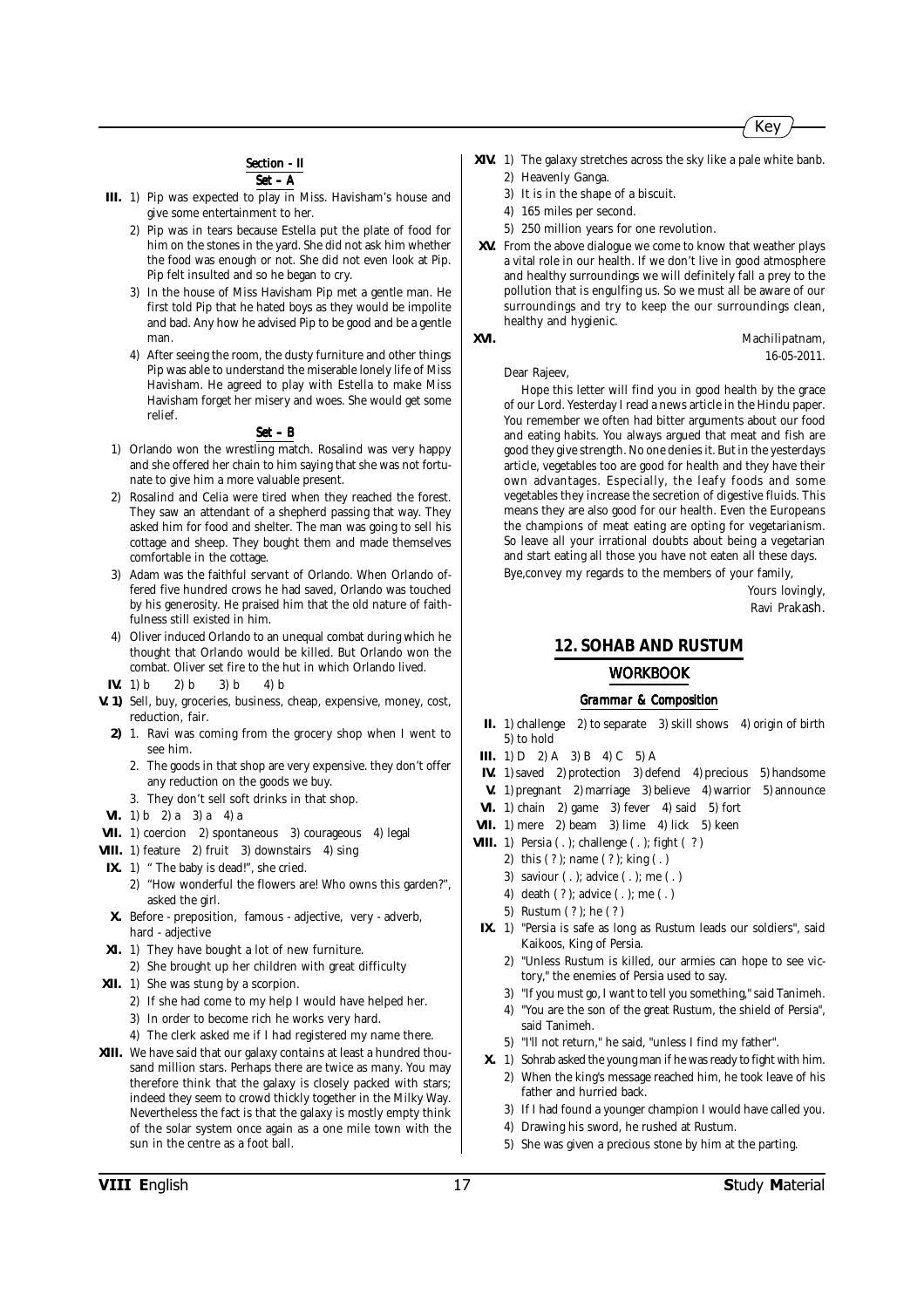- **XI.** 1) pronoun; preposition; conjunction; verb
	- 2) adverb; verb; verb; preposition
	- 3) conjunction; pronoun; preposition; noun
	- 4) pronoun; adverb; verb; noun
	- 5) pronoun; verb; conjunction; adverb
- **XII.** 1) Do you know why the child is crying ?
	- 2) Why did you not do homework yesterday ?
	- 3) The lights went off when I was reading a book.
	- 4) She has been teaching science for ten years.
	- 5) This book costs a hundred rupees.
- **XIII.** Gandhi was born in Porbandar. His father was a Minister. He went to a school in Rajkot near Porbandar, which was managed by the king. Though he was poor at studies, he was honest and so his teacher liked him.
- **XIV.** 1) From the west to the east.
	- 2) To stop the river water flowing into the Kingdom of the east.
	- 3) With an hour glass and sounding a gong every hour.
	- 4) Because the sun did not rise.
	- 5) That the king of the Kingdom of the east was trapping the sun preventing him from passing over to their country.
- **XV.** b, c, e, f, h, i

| $XVI.$ 1) B | 2) D | $3)$ C |
|-------------|------|--------|
|             |      |        |

### *RAJIV VIDYA MISSION*

- **I. a)** 1) Rustum
	- 2) Rustum save his country with his bravery and fearlessness.
	- 3) The 'shield of Persia'.
	- 4) The enemies fled in fear when they heard his war cry.
	- 5) Rustum
- **b) 1.** 1) Australia.
	- 2) Kangaroos carry their babies in their pouches
	- 3) Kangaroos move forwards by hopping on their hind legs.
	- **2.** 1) Ramesh Tendulkar and Rajni.
		- 2) Don Bradman 3) Sachin Tendulkar
	- **3.** 1) Yes, we can. 2) Yes, we can save money.
		- 3) Post office offers good interest on our savings.

#### *Section - I Section*

**I.** I wonder why there are so many stars in the sky, And why the sandy deserts are so dry? I wonder why the earth is so round,

And what lies in the ground. 1) Green 2) Round 3) Sand

- **II.** 1) Rustum was a brave and fearless general. He saved his country, Persia, many a time from foreign invasion. Hence he was rightly called the shield of Persia. He deserved the title for his valour and service to Persia.
	- 2) He asked Sohrab about his parentage. He also said that he did not like to fight in a single combat with anyone who was of low birth.
	- 3) Sohrab's ambition was to fight with the champion of Persia and there by spare the Persian Army. He was of the view that his father would surely come and challenge him. Then he would have a chance of meeting his father.
	- 4) Rustum and Sohrab fought for three days. It seemed to Rustum that he was going to lose the fight. It would be a disgrace to him. His spirits were roused. He shouted his war cry. When Sohrab heard that cry he was shaken for a moment. He dropped his shield. Rustum's sword pierced his side he sank to the ground.

#### *Section - II Section - II*

#### *Set – A*

- **III.** 1) Joe was hard working. He was a blacksmith. All the people in the village respected him for the skill in his work. He was good natured and like Pip very much. His wife was short tempered and moody. She was tall and frightening. She did not like Pip. Joe and Pip were made of obey her always.
	- 2) Miss Havisham adviced Pip to study in London and she was happy that Mr. Jaggers would be his guardian there.
	- 3) Mr. Wemmick was one of the assistants of Mr. Jaggers, the lawyer. He led Pip to the house of Mr. Herbert Pocket, tutor. He was short and emotionless. His eyes were small and black. His mouth was wide and talkative person.
	- 4) Mr. Pocket, the senior was the father of Pocket the junior. Pip thought that it would be good for him to receive coaching from Mr. Pocket the senior and live in the room which the junior Pocket had offered to him. In this way he would be in touch with both the Pockets.

- **IV.** 1) Robert Weymouth took to drinking for nearly a year he had been drinking too much. His usual keen judgement and business capacity had faded away.
	- 2) According to Bushrod Robert was taking with him eighteen thousand dollars in silver, the entire money in the bank.
	- 3) Lucy was the wife of Robert. While she was on her death bed, she told Bushrod , the faithful servant to take good care of her husband. She also told him that Robert was like a child sometimes but he had been her knight fearless and hounorable.
	- 4) Bushrod reminded Robert of the day when he was made a knight. He said that Robert's stealing the bank money would bring disgrace to Lucy's daughter and grandchildren. It would destroy the name of Weymouth. Every villager in Weymouth should say that Robert had been fearless, pure and without and discredit. This advice had an impact on Robert. He returned the bag to Bushrod.
- **IV.** 1) a 2) c 3) d 4) a
- **V.** Knowledge, study, subject, learn, pass, try, result, promote, syllabus, questions, answers.
	- 1) We learn many subjects in the middle school.
	- 2) The system of promoting students on attendance should be annulled.
	- 3) We should desist from imitating the result oriented eduaciation.
- **VI.** 1) a 2) b 3) c 4) d
- **VII.** 1) puzzle 2) crowned 3) reign 4) prettier
- **VIII.** 1) sure 2) crate 3) giraffee 4) cite
- **IX.** 1) My father said to me, " Have you opened this window?" 2) "May I come in teacher?", asked the girl.
- **X.** Eagerly adverb, waited verb, new adjective, movie noun **XI.** 1) She arrived yesterday.
- 2) Jaya forgets her friends telephone number.
- **XII.** 1) No other mountain is as high as Mt. Everest.
	- 2) Many poems were written by John Keats.
	- 3) If she had not gone late she would have got a ticket.
	- 4) Since it had rained, they called off the match.
- **XIII.** One day there came to that country a young warrior who had fought in distant lands. Rustum challenged Sohrab to a single combat. Sohrab readily agreed to fight with him. As they were getting ready, the young soldier said to Sohrab, before we fight tell me your parentage. I don't fight in single combat with any one who is of low birth.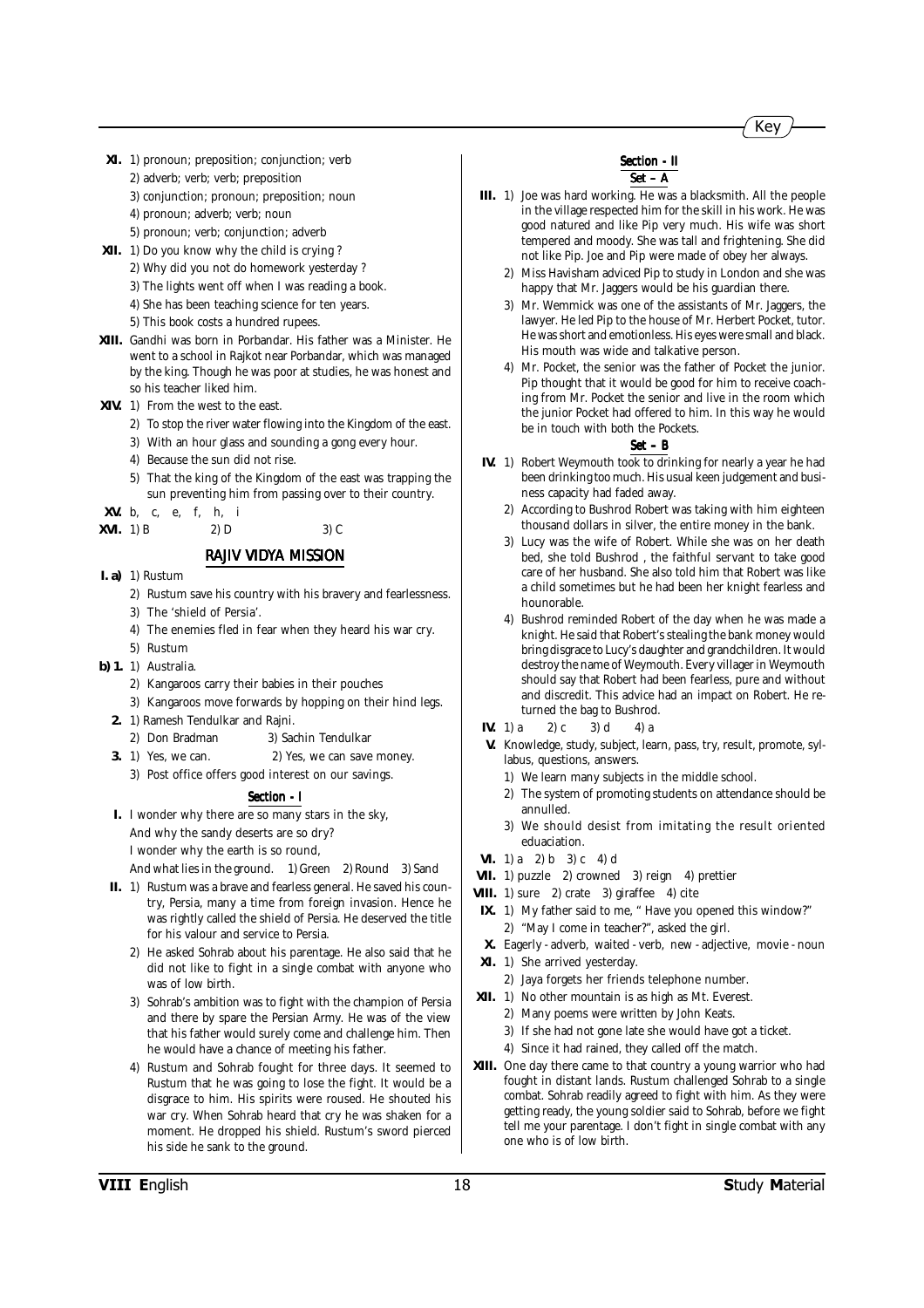

**XIV.** 1) Tanimeh

- 2) Rustum had to leave his wife because the king of Persia sent for him.
- 3) The Persian king
- 4) Because the Persian king felt insecure in the absence of Rustum.
- 5) Rustum told his pregnant wife to tie the precious stone on the hand of the child and told to keep their marriage a secret.
- **XV.** Rajesh father understood his son's passion for music so he encouraged him to study as well as practice his interest. Rajesh understood the importance of education and promised his dad that he would do well in the coming examinations.

#### Dear Rajeev,

**XVI.** Bapatla. 12-05-2011.

I must write to you about a funny incident that happened in the I was travelling. We were going to Vijayawada and everthing was quite and calm except the drone of the bus engine. Some of the passengers were either sleeping or looking out nonchalantly. Suddenly we heard the ringing of a cell phone. The one who got the call was attending the call. He was taking on the top of his voice. He did not have any concern for the fellow passengers who were sleeping. Everybody expected that he would stop it soon. No, he had not such idea and he began to quarrel with a passenger who told him to reduce the voice. Even though we are at liberty to talk we should not forget that we should not encroach on the liberties of the others. I hope we should all remember this.

Bye and convey my regards to all the members of your family, Your loving friend,

Rajeev.

### **13. KARNA**

#### *WORKBOOK*

#### *Grammar & Composition*

- **II.** 1) wiseman 2) protective covering 3) one who drives a chariot 4) to give shouts of joy 5) acts of courage
- **III.** 1) B 2) A 3) D 4) C 5) A
- **IV.** 1) rising 2) remembered 3) whispered 4) trembled 5) unconscious
- **V.** 1) recess 2) charioteer 3) witness 4) challenge 5) assembly
- **VI.** 1) tank 2) part 3) chair 4) guess 5) clear
- **VII.** 1) hearth 2) dine 3) dove 4) pleasure 5) beat
- **VIII.**1) true (?); princess (.); side (?)
	- 2) man ( . ); Sun-good ( ! ); eyes ( . )
		- 3) eyes ( . ); child ( ! ); wife ( . ); son ( ! )
	- 4) Gods ( ! ); smile ( . ); fails ( . )
	- 5) request ( ? ); mother ( ? )
- **IX.** 1) "Then you cannot fight a prince," said Kripa.
	- 2) "Come with me," said Duryodhana to Karna, "you shall be my brother."
		- 3) "Never give them away, Karna," he said to this son.
		- 4) "Karna, you have done what no one else would do," said Indra.
		- 5) He asked her, "what did you come to me for Queen ?"
- **X.** 1) The tall building you saw is the Income Tax building. 2) She asked if she could delay the payment until the next day.
- 3) Several people are being questioned in connection with the bomb blast.
- 4) If she had gone early, she could have got a ticket.
- 5) Since it rained heavily the previous night, they called off the match.
- **XI.** 1) adverb; verb; pronoun; adverb
	- 2) noun; verb; preposition; pronoun
	- 3) adjective; pronoun; adjective; preposition
	- 4) pronoun; adjective; preposition; noun
	- 5) adverb; verb; preposition; noun
- **XII.** 1) What are you doing ?
	- 2) He said that he would be late to the function.
	- 3) If you left before four, you would catch the bus.
	- 4) She has been learning music since her childhood.
	- 5) Why did you not come yesterday ?
- **XIII.** Hyderabd is a big city with heavy traffic on its roads caused by buses, cars and other vehicles, which release polluted gases. There are several industries in and around Hyderabad which release a lot of smoke which in turn, pollutes the air.
- **XIV.** 1) Because Kabir used to say he was the child of Allah and Ram. 2) That God is everywhere.
	- 3) He ordered Kabir to be thrown into the river.
	- 4) Muslims wanted to bury his body and Hindus wanted to cremate it.
	- 5) They found some flowers.
- **XV.** b, d, e, f, h, j
- **XVI.** 1) D 2) A 3) C

#### *RAJIV VIDYA MISSION*

- **I. a)** 1) The princess stood on the banks of river Ganga.
	- 2) She was gazing at the rising sun.
	- 3) The sage gave her a divine charm.
	- 4) The gods would bless them with children.
	- 5) Kunti
	- **b)** 1) The Mughal Emperor Shah Jahan.
		- 2) Mumtaj, the wife of Shah Jahan
		- 3) Twenty years 4) White marble

#### *Section - I*

- **I.** The author wants us to sit on the edge of the seat But you want to relieve us from this feat
	- The character want to speak to us
	- But you distract our focus
	- You seem to know everything
	- But we know nothing
	- We pray you allow us to enjoy

The play

- Don't hasten to destroy our joy.
- 1) The lady next to the poet.
- 2) Yes she takes out the charm of the play by telling the what happens next.
- 3) The poet requests the lady not to reveal the play.
- **II.** 1) Kunti said the magic words that morning whether they would come true. She did not want the child.
	- 2) Kunti placed the child in box and set it afloat in the river. What she did is not correct. Because she would have brought up the boy elsewhere, or she could have told what had actually happened.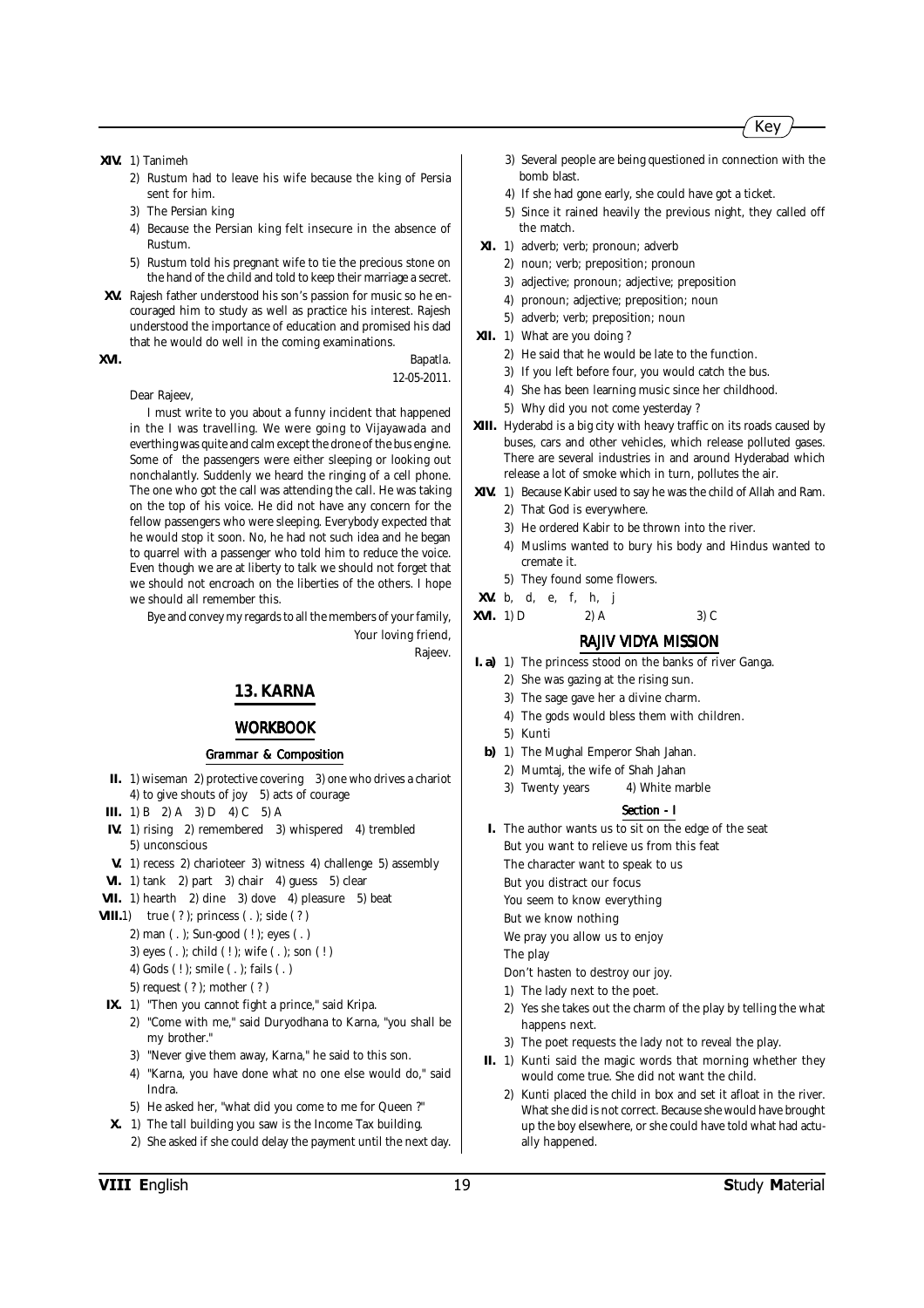

- 3) When Kripa objected Karna for his fight against Arjuna saying that he was not a prince, Duryodhana came forward and declared that he was making Karna the king of Anga. Thus Karna became the king of Anga. This tells us that Duryodhana really wanted a suitable challenger to Arjuna. Not only that his generous gesture was clearly seen in his declaration.
- 4) The sun god advised Karna not to give his ear rings and armour away to Indra. Karna did not follow his father's advise.
- 5) Indra as an old man came to Karna who was know for his charity. He requested to give his magic armor and earrings. Karna did not hesitate. He cut off his earrings and took of his armor and gave them to Indra. In return he got Bramhastra.

#### **Section - II** *Set – A*

- **III.** 1) Pip bought a rowing boat because the river Thames was almost by Mr. Pocket's house where he was staying. He could row there with one or other students also. Even Herbert Pocket could visit his father's house frequently on both rides of the boat.
	- 2) Being a village blacksmith, Joe was unaware of certain formalities of good behavior in city like London. He placed his hat in the corner of a mantle piece and it fell down frequently. His handling of fork while eating, his way eating, his frequent coughs made things indecent and awkward. Hence Pip felt that his own brother-in- law, Joe, was inconvenient as a guest.
	- 3) Joe understood his position in Pip's room. He had no place in the company of gentle men. His clothes were dirty and would not fit in the company of London students. He did not like to put Pip in an awkward situation because of his stay in his room so he left Pip suddenly.
	- 4) Joe was unhappy in London for various reasons. He did not fit himself in London society, that too, in the company of gentlemen. His clothes were dirty and his shoes were shabby. He did not know where to place his hat and how to use a fork while eating. His frequent coughs were also inconvenient to Pip and Herbert. So he thought that it would be better for him to leave London as quickly as possible.

#### *Set – B*

- **III.** 1) Frederick was the unlawful ruler of one of the provinces of France. He drew his elder brother out and usurped the throne.
	- 2) Rosalind was the daughter of the banished duke. She was retained in the palace to be the companion of Celia, the daughter of Frederick.
	- 3) Celia always tried to comfort her cousin Rosalind. She did so to make amends for the harsh treatment of her father towards Rosalind's father.
	- 4) They wanted to find out where the deposed duke was. They went to the forest of Arden in search of him.
- **IV.** 1) c 2) b 3) a 4) c
- **V.** Vehicles, mobility, roads, streets, vans, traffic , highways, accidents, patrol, carriers.
	- 1) We are having traffic problems due to the increased vehicles.
	- 2) The mobility of the people has enhanced due to the sustained economic stability and growth.
	- 3) The increased vehicles not only brought traffic problems but also accidents on the highways.
- **VI.** 1) a 2) a 3) c 4) c
- **VII.** 1) steal 2) bright 3) earnest 4) author
- **VIII.** 1) rigour 2) kite 3) dip 4) fine
- **IX.** When the two fires met there would be nothing left for them to burn, to burn so they would both go out.
- **X.** 1) leaped verb, feet noun
- **XI.** 1) He is too excited to think.
	- 2) Though he is old, he is strong.
- **XII.** 1) We were never let down by him.
	- 2) Though he was tremendous fighter, he never started a fight.
	- 3) The dog was boldly picked up by the boy.
	- 4) On reaching Hyderabad, we went straight to a village.
- **XIII.** 1) It was a happy day for the people of Hastinapura. 2) They assembled in hundreds to witness the show of skill in arms by their beloved princess the pandavas and kauravas.
	- 3) They held their breath and cheered in turn as the princess showed their wonderful feats of skill and strength.
	- 4) The Pandavas , the five sons of Kunti and their cousins the Kauravas were competing with each other.
	- 5) Though they were brought up together and taught by the same master Drona, the Pandavas and the Kauravas hated each other from early childhood.
- **XIV.** 1) Island
	- 2) People believed there was the bell of heaven.
	- 3) The sailors noticed first the tops of the ships.
	- 4) From the observations people began to think if the shape of the earth was round or spherical.
- **XV.** Though Ramu is interested in watching movies he was convinced by Krishna's responsibility. Krishna feels responsible and don't want to belie the hopes of his parents. Any how Ramu realized the importance of studies and vowed not to go for a movie till the end of his examinations.
- 

**XVI.** Hyderabad, 15-4-2011.

Dear Ramesh,

How is everything at home? I hope you are enjoying your summer holidays. Yesterday I happened to meet one of my friends who had attending classes in the govt. music college and several other places. There is no age limit and the admission fee is nominal. I think we can avail this opportunity to at least know what is music. You see music is transcendental and know no boundaries of language, religion, caste or creed. Thinking of these things I have decided to join and enjoy some classical music. Do join and let me know about the KALAPARICHAYAM in your town.

> Happy holidays and convey my regards to everyone. Yours lovingly

#### Rajeev.

#### **14. A BIRTHDAY LETTER**

#### *WORKBOOK*

- **II.** 1) presented to 2) facing with courage
	- 3) dress 4) full of false pride
- 5) attracted
- **III.** 1) B 2) C 3) A 4) D 5) A
- **IV.** 1) presents 2) obstacles 3) lighted 4) costume 5) memorable
- **V.** 1) believe 2) material 3) especially 4) attire 5) modern
- **VI.** 1) mirth 2) leisure 3) voice 4) knife 5) starch
- **VII.** 1) moon 2) sight 3) taught 4) wine 5) brim
- **VIII.** 1) prison (?); solid (.)
	- 2) sermonise ( . ); then ( ? ); affair ( . )
	- 3) movement ( ? ); it ( ? )
	- 4) her ( ? ); heroic ( . )
	- 5) you ( . ); you ( . ); it ( ? )
- **IX.** 1) "Arjuna, wait a minute", he cried.
	- 2) "My mother," he said, "I promise you this."
		- 3) "How can you ask for a son's duty from me ?" he asked Kunti.
	- 4) Kunti said, "you are the eldest of the Pandavas."
	- 5) "O, Queen, what can I do for you ?" he said to Kunti.
- **X.** 1) I dislike sermonising.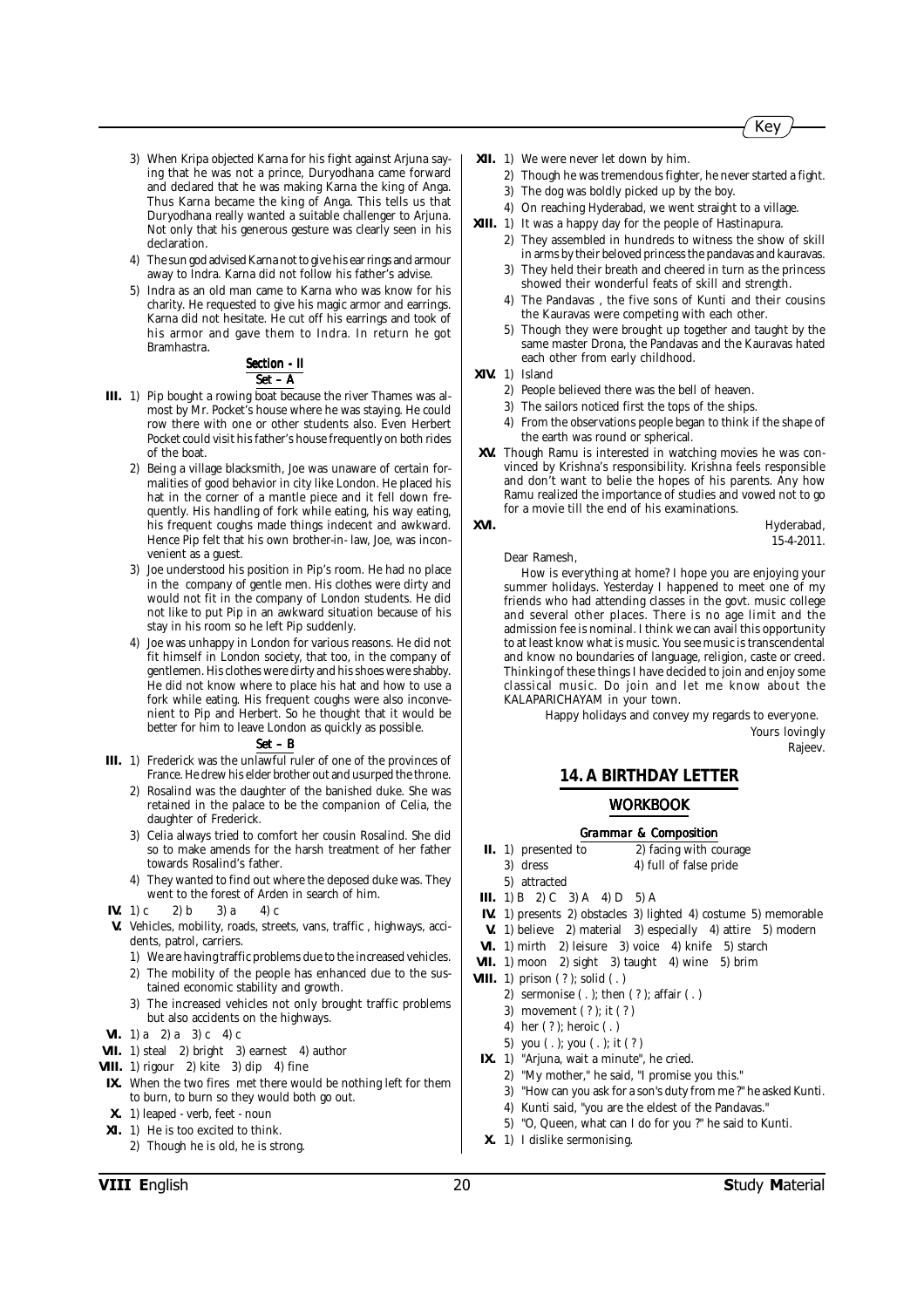- 2) Many obstacles were overcome by him.
- 3) The girl is so poor that she cannot buy books.
- 4) Running a car now-a-days is very expensive.
- 5) If she had invited me, I would have attended her birthday party.
- **XI.** 1) adjective; conjunction; adverb; adjective
	- 2) pronoun; preposition; verb; noun
	- 3) pronoun; verb; adverb; adjective
	- 4) pronoun; preposition; adjective; noun
	- 5) pronoun; verb; preposition; conjunction
- **XII.** 1) I hear a noise.
	- 2) He plays well, doesn't he ?
	- 3) He is too poor to buy food.
	- 4) When I was eating the dinner, the telephone rang.
	- 5) I have been trying to contact you for many days.
- **XIII.** A poor little girl was walking lonely along the deserted road. She was wearing a worn-out dress and her feet were bare. She tried to warm her frozen hands in a torn handkerchief.
- **XIV.** 1) A white powder that looks like salt.
	- 2) Because it is scarce
		- 3) Because it can kill people who come into contact with it.
		- 4) Skin would peel off, eyes would become blind and death would soon follow.
		- 5) Because it has absorbed some of the radium kept in it.
- **XV.** a, c, d, f, h, i

**XVI.** 1) B 2) C 3) A

#### *RAJIV VIDYA MISSION*

- **I. a)** 1) Huien Tsang
	- 2) Thirteen hundred years ago.
	- 3) He came in search of knowledge and wisdom.
	- 4) Pataliputra 5) Master of the Law.
	- **b)** 1) Its sharp teeth.
		- 2) At the age of four months.
		- 3) About forty gallons at a time.
		- 4) From the fat from its lump like hump.

#### *Section - I Section*

- **I.** They said he was a good husband Who had tied an eternal bond With his beautiful wife Never with a strife They had been leading a happy life Until the fate struck her knife
	- And separated him from his wife.
- 1) The warrior 2) The warrior's wife. 3) They led a happy life.
- **II.** 1) One should talk and discuss with others instead of giving sermons sometimes a little truth comes out of our discussion.
	- 2) According to Nehru a letter is a one sided affair. The ideas of the writer are expressed in a letter. In a talk there is the opportunity of listening to what others say.
	- 3) Both of them were great leaders and they both fought for freedom. Their hearts were full of love and sympathy for the poor and the suffering. They inspired the people to work hard and to get ready to sacrifice for the sake of freedom.
	- 4) According to Nehru there are certain things to be done in privacy and not in public places. It does not mean those things are bad. Secrecy is the act we don't want anyone to know about it.

#### **Section - II** *Set – A*

**III.** 1) Mr. Jaggers adviced Pip that five hundred pounds was not a small amount. It was a gift on his birthday. He would be paid only that amount of money every year until his donor thought otherwise Mr. Jaggers was least interested how the money would be spent by Pip.

- 2) Pip asked Wemmick whether he could lend his friend, Herbert, with a part of the amount he received as his birthday gift.
- 3) In the opinion of Wemmick's father, his son always worked hard. He was good at law. He was intelligent. Though he did not study law he learnt about legal affairs under the guidance of Mr. Jaggers previously he learnt only wine trade.
- 4) The artistic design made by Wemmick himself in his house made him very happy.

- **III.** 1) The rightful owner of the diamond was the countess of Morcar. She stayed at the hotel Cosmopolitan.
	- 2) Holmes was closely studying a hat when the writer went to meet him. He wanted to find out some clues from the hat.
	- 3) The disc and loop of the hat showed that the owner wanted to protect himself from wind. By this Sherlock Holmes inferred that he had good insight.
	- 4) The words for Mrs. Henry Baker were written on a small card and tied to one of the legs of the goose. In a city like London, there might be several hundreds with the name Baker. Hence Peterson could not restore the goose to the owner. Instead he had a good dinner of it.
- **IV.** 1) b 2) d 3) b 4) b
- **V. 1)** Writer, novelist, poet, narrator, imagination, creativity, prose, poetry, drama, characters, dramatization, description, nature.
	- **2)** 1) Wordsworth is famous for his description of nature in his poems.
		- 2) One cannot become a poet or lyricist unless one possesses creativity.
		- 3) Keats is known for his flights of imagination in his poetry.
- **VI.** 1) tough 2) after 3) struck 4) strangest 5) wagging
- **VII.** 1) chronicle 2) pronunciation 3) flicker 4) bowler
- **VIII.** 1) fury 2) same 3) gnaw 4) plow
- **IX.** 1) She said, "if you give up hatred, I will join you".
- 2) "They are lucky", he says, "for it is more blessed to give than receive".
- **X.** 1) Vinoba proper noun, acquired verb, strength noun, through - preposition.
- **XI.** 1) Neither the publisher nor the editor is dead.
- 2) If you write to me, I will come to your house.
- **XII.** 1) The history of cricket has been rewritten by Sachin.
	- 2) He is so young that he cannot marry.
		- 3) He asked Mrs. Solomon if she minded examining again the people in the court.
	- 4) In spite of my best trials I could not achieve it.
- **XIII.** A large school building in the temple town of Tirupati in Andhra Pradesh is changed into a temporary hospital. Its assembly hall is cleaned and disinfected to serve as an operating theatre. Ten tables are set up in a row and covered with clean and sterilized linen. Then the paramedics bring in the first ten patients whose eve lashes have already been cut short. They are gently placed on the tables while ten others sit cross legged on benches near by waiting for their turn.
- **XIV.** 1) Sam the writer was the young man.
	- 2) Writing humorous articles to newspapers.
		- 3) Quaker city
		- 4) They were going to visit the holy lands in the middle east.
	- 5) Sam was going to there to write an account of his trip in a humorous way.
- **XV.** Ragging in some of the professional institutions has reached an inhuman stage. The seniors take delight in teasing the new comers in a diabolic fashion. In some cases the boys or girls get frightened and discontinue their studies. In some cases they opt for suicides unable to put up with it. Some are in favour of banning the custom on the score that it has exceeded limits of decency, while some others argue that the age old practice should not be allowed to die on account of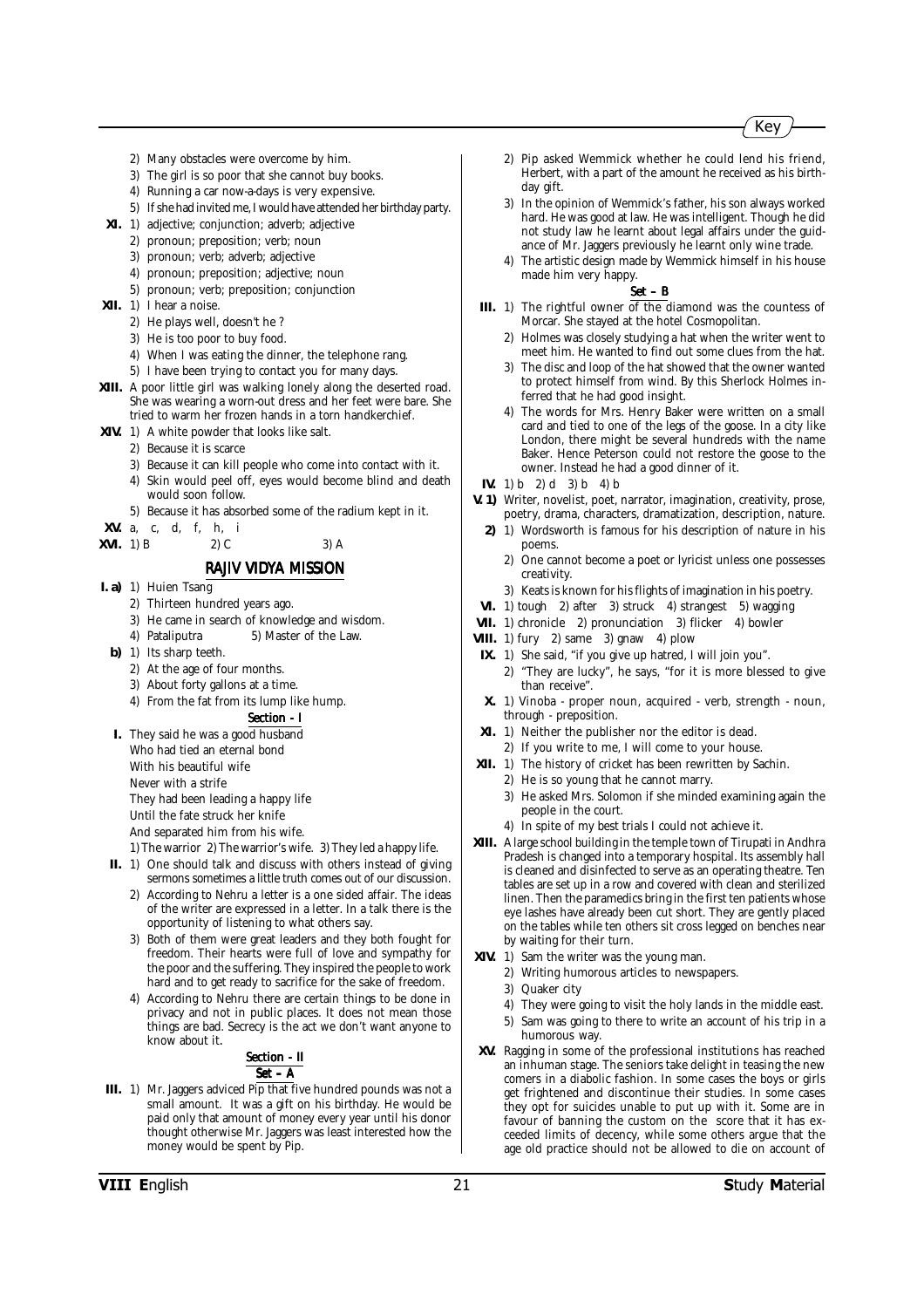some sporadic untoward incidents. It was wrong to say or argue that ragging prepares one to face tough life and a real life. It is the other way out. It is forcing the students to go to the extent of ending their lives. What sort of enjoyment is this. It is inhuman to play with the lives innocent students who come to the institutions with great hopes. Hence I suggest ragging should be banned and the offenders must be severely punished.

**XVI.** Guntur,

24-04-2011.

Dear friend,

How are you? I am fine and doing well. I hope you are studying well and wrote your exams well. I am writing this letter to tell you about a daring act which I was witness to. I was returning from tuition classes. It was about ten in the morning. It was the hospital street bustling with crowds and vehicles. I saw two hefty men looking like rowdies make daring attempt to snatch the chain of a young woman. The woman cried loudly grappling with two hefty men. Suddenly, there appeared three students who belong to the municipal high school and began to chase the two men. It was a great sight watching three small boys chasing two big men without minding the risk to their lives. The children finally succeeded in catching the two big men by the time the police and other onlookers arrived at the scene. Everone should really praise the courage shown by the boys. They were latter felicitated at a meeting held in the ground in the evening.

Convey my regards to your members of your family,

Your loving friend, Rajeev

SUPPLEMENTARY READER -

### **COMPREHENSION PASSAGES**

#### **1. PIP IN THE CHURCH YARD**

- 1) Pip; he was in the churchyard.
- 2) It was getting dark and he felt lonely and afraid.
- 3) A man's voice; the voice was harsh.
- 4) The man told the narrator to keep still or he would cut his throat.
- 5) He had no hat and was wearing broken shoes.

#### **2. PIP 'S KINDNESS TO A STRANGER**

- 1) Mrs. Joe, Pip's sister.
- 2) Because Pip was hiding behind it.
- 3) She was very angry at Pip for his being away for a longtime.
- 4) Pip 5) In the churchyard talking to a convict.

#### **3. THE SEARCH FOR THE CONVICTS**

- 1) To get the lock of one of the handcuffs.
- 2) An escaped convict. 3) Joe, a blacksmith.
- 4) That it will take at least two hours to repair the handcuff.
- 5) Because they thought the convict would escape.

#### **4. MISS HAVISHAM AND PIP**

- 1) A rich old lady.
- 2) Pip's sister wanted him to go to Miss Havisham's house.
- 3) Pip's uncle 4) No
- 5) Because she thought it would bring him good fortune.

#### **5. A SECOND VISIT TO MISS HAVISHAM**

- 1) Estella slapped Pip.
- 2) She slapped Pip because he did not answer her question.
- 3) Mr. Jaggers, a lawyer.
- 4) The gentleman told Pip to try to be good. 5) No

#### **6. THE PROPOSAL OF MR. JAGGERS TO PIP**

- 1) Pip 2) Mr. Jaggers, a lawyer. 3) Joe
- 4) At Miss Havisham's house.
- 5) To put forward a proposal to take Pip to London and get him educated and make him a gentleman.

#### **7. PIP IN LONDON**

- 1) Herbert Pocket
- 2) Because he was carrying a number of things upstairs.
- 3) To bring some fruit for Pip. 4) The room allotted to him.
- 5) The rooms were dirty.

### **8. PIP'S VISIT TO MR. WEMMICK**

- 1) In a room in London. 2) A lawyer and guardian of Pip.
- 3) About what Pip was interested in and in the career that he should work for.
- 4) By getting coaching from Senior Pocket and by living in the room which the younger Pocket had offered him.
- 5) Because Pip did not know anything about the prices.

#### **9. JOE'S VISIT TO LONDON**

- 1) Pip 2) By hearing the foot steps. 3) Large size boots
- 4) To know his progress in education. 5) On the floor.

#### **10. ESTELLA'S VISIT TO LONDON**

- 1) Miss Havisham's house 2) Cobwebs 3) Rats and mice
- 4) Estella 5) That he loved Estella eventhough she was proud.

#### **11. PIP'S RETURN TO HIS NATIVE PLACE**

- 1) To see Joe, his brother-in-law. 2) To see Miss Havisham.
- 3) Looking back at his actions and analyse them.
- 4) That he was not useful to others.
- 5) That some day he would do great things and be happy.

#### **12. PIP'S TWENTY - FIRST BIRTHDAY**

- 1) That Mr. Jaggers wanted to meet Pip that evening.
- 2) That something important would take place on that day.
- 3) Because it was Pip's birthday.
- 4) To discuss and warn Pip about his mismanagement of finances. 5) Mr. Pip

#### **13. PIP'S PLAN TO HELP A FRIEND**

- 1) Mr. Wemmick's father 2) Mr. Wemmick
- 3) That his son was very intelligent and worked very hard.
- 4) He heard without responding (answering) to any of the old man's words.
- 5) He did not know how to convey the old man that he wanted to go out for sometime.

#### **14. ESTELLA AND HAVISHAM**

- 1) Pip; he thought of Estella and her life at Richmond.
- 2) Because he could not get time to talk to Estella alone.
- 3) Estella wanted the speaker to make fun of the visitors that came home.
- 4) Estella encouraged the visitors to tease him (Pip).
- 5) To spend sometime with Estella.